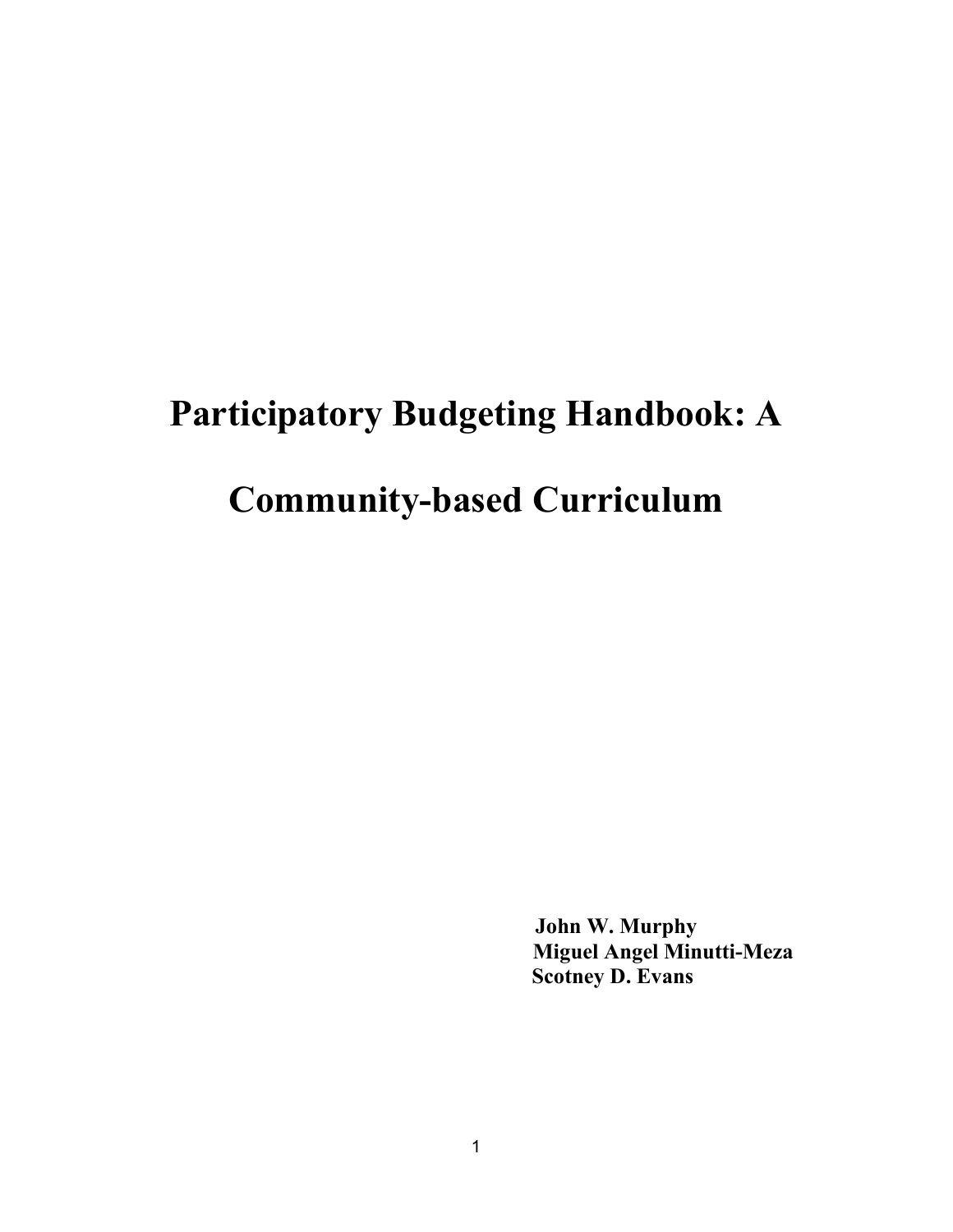# A Participatory Project

The point of this document is to provide a curriculum to train persons to create and implement participatory budgeting projects in their cities and neighborhoods. A review of the available literature reveals that this sort of training program is rare.<sup>[1](#page-1-0)</sup> What is mostly available might be classified as toolkits that spell out in a few steps the participatory budgeting (PB) process. A curriculum, however, is different; specifically, a curriculum is much more comprehensive. In a curriculum, philosophy and practical guidelines are combined into a program of action.

In general, participatory budgeting represents a new imagination, whereby ordinary citizens have significant input into local municipal budgets. Many critics believe that this change will help to improve the current social conditions. Afterall, many communities, particularly those that are marginalized, are suffering. The current reality in these locations has become difficult, due to racism, austerity measures, and the economic downturn brought on by the recent Pandemic. In short, participatory budgeting offers the opportunity for inspiration and change.

But what is participatory budgeting? Typically, PB is described as a process whereby community members meet regularly to discuss the need for funds to address local issues. As part of this process, they conduct a diagnostic of their neighborhoods, debate and develop solutions, and make budget proposals to remedy the problems that have been identified. A final step, accordingly, is to offer alternative budget plans to local officials. As might be imagined, the benefits that accrue to a community extend beyond exerting some control over budgets. If

<span id="page-1-0"></span><sup>&</sup>lt;sup>1</sup> For additional literature and other information about participatory budgeting, go to: https://www.urbangreenworks.org/participatory-budgeting budgeting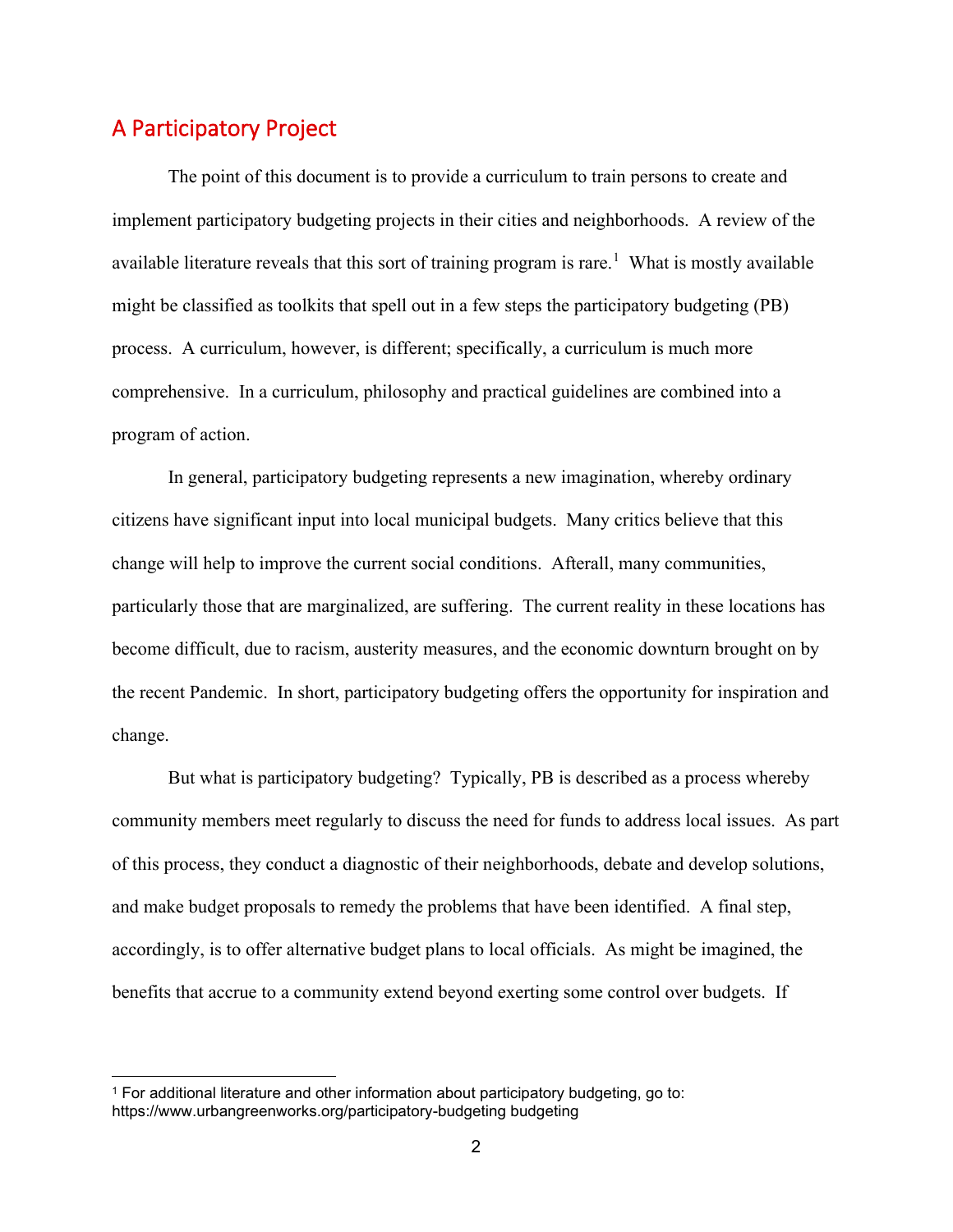undertaken properly, PB can encourage local skill development, foster civic responsibility, and enhance community solidarity.

In many ways, participatory budgeting is aligned with a new trend of social planning, referred to as community-based work (CBW). What is discussed in the initial section of this curriculum is that this change represents a significant shift in philosophy regarding how community interventions should be planned, implemented, and evaluated. A lack of attention to this philosophical change, however, has prevented many projects that strive to become community-based from achieving this end. As the term suggests, becoming community-based is thought to make local interventions relevant and thus sustainable.

# Community-based Philosophy

Particularly relevant to community-based work is that philosophy is at the root of an apparent practical task. As a result of this new philosophy, every facet of a community intervention is changed. Traditionally, interventions have followed a top-down model, with professionals taking the lead in projects. In CBW, on the other hand, local participation is the fundamental tenet, specifically "grassroots" involvement. What should be noted, however, is that participation is related to far more than periodic local consultations and the associated input. Community-based work requires far more direct participation than is usually the case.

What is essential to community-based projects is "authentic participation" (Fals Borda, 1988). Two principles are at the core of this idea. The first is that local knowledge should guide all interventions. And based on this view of knowledge, the second is that local persons should control every aspect of an intervention. The rationale behind these two principles is that local persons know their communities and have the skills to adopt complex strategies to solve problems and create pertinent and sustainable policies and practices. Clearly, this strategy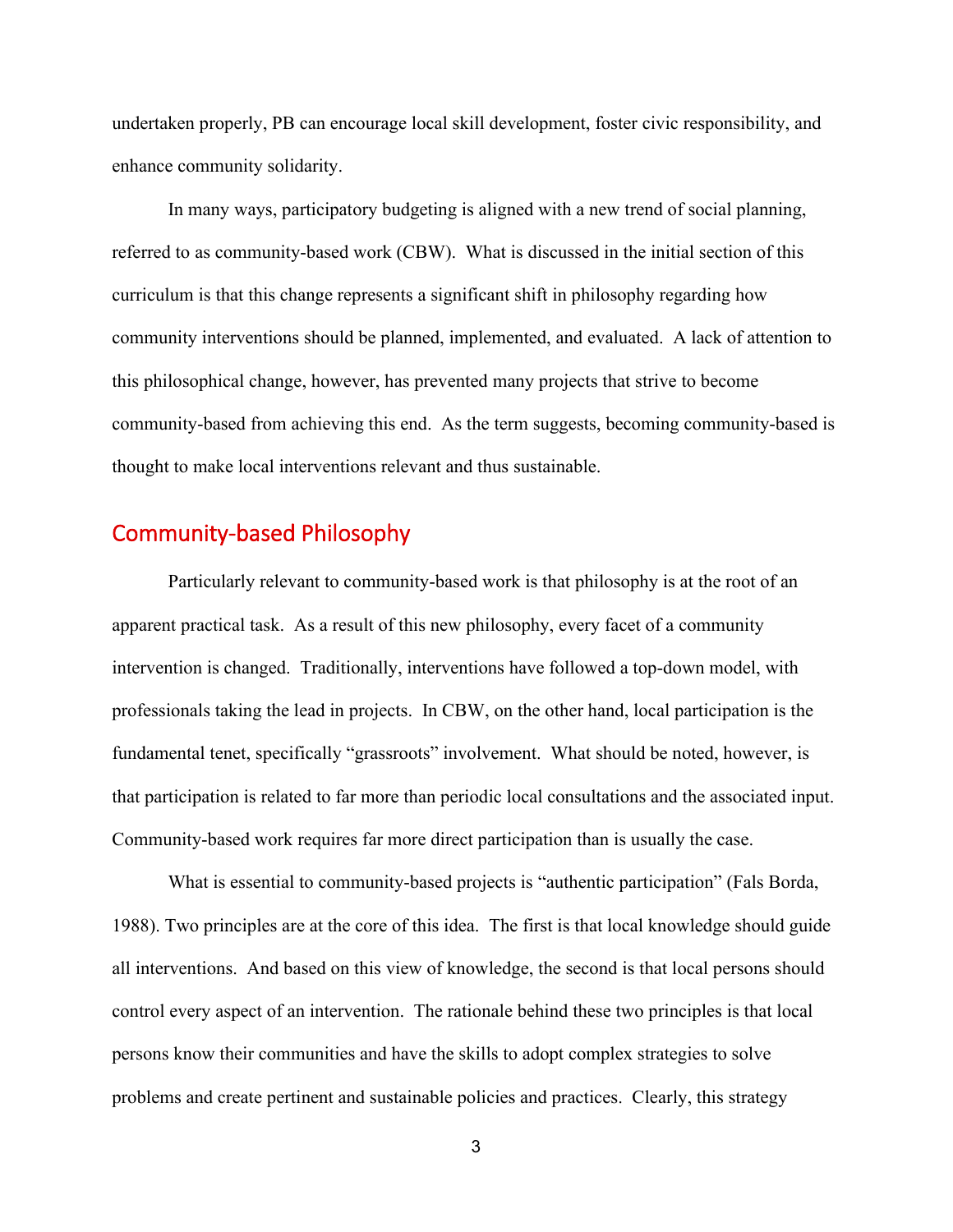departs significantly from the standard top-down, "expert"-driven model. But this change represents more than a logistical maneuver.

Particularly noteworthy is that CBW recognizes that human agency plays a large role in how communities view valid knowledge. Specifically, a fundamental connection is understood to exist between human action and the stock of knowledge community members use to make decisions about various aspects of their lives, such as health or the economy. How they interpret their situations has a lot to do with the identification of problems and the selection of solutions. Community life, in other words, is shaped significantly by their perspectives and definitions of local shortcomings and commitments.

Traditionally, the insights offered by community members were treated as simply opinions, and thus were considered subjective and little more than anecdotal evidence. As a result, outside experts had control over the information that was taken seriously during the planning process. For this reason, communities were merely consulted periodically, mostly at the end of planning, or were treated as passive partners throughout this process. Furthermore, when treated simply as stakeholders or partners, the role of community members is very restricted. In the framework of community-based work, a significant shift takes place whereby local persons are elevated in importance and become the experts.

What is the thrust of this philosophical outlook? Stated directly, a community must be viewed differently from the past. No longer can a community, for example, be treated as a location or be associated with a set of demographic or socio-economic indicators. In terms of CBW, not much is gained by knowing the demographic profile of a community. Knowing whether people are Black or poor does not provide much insight into what they think about the economy or how they will respond to an intervention. What is recognized in a community-based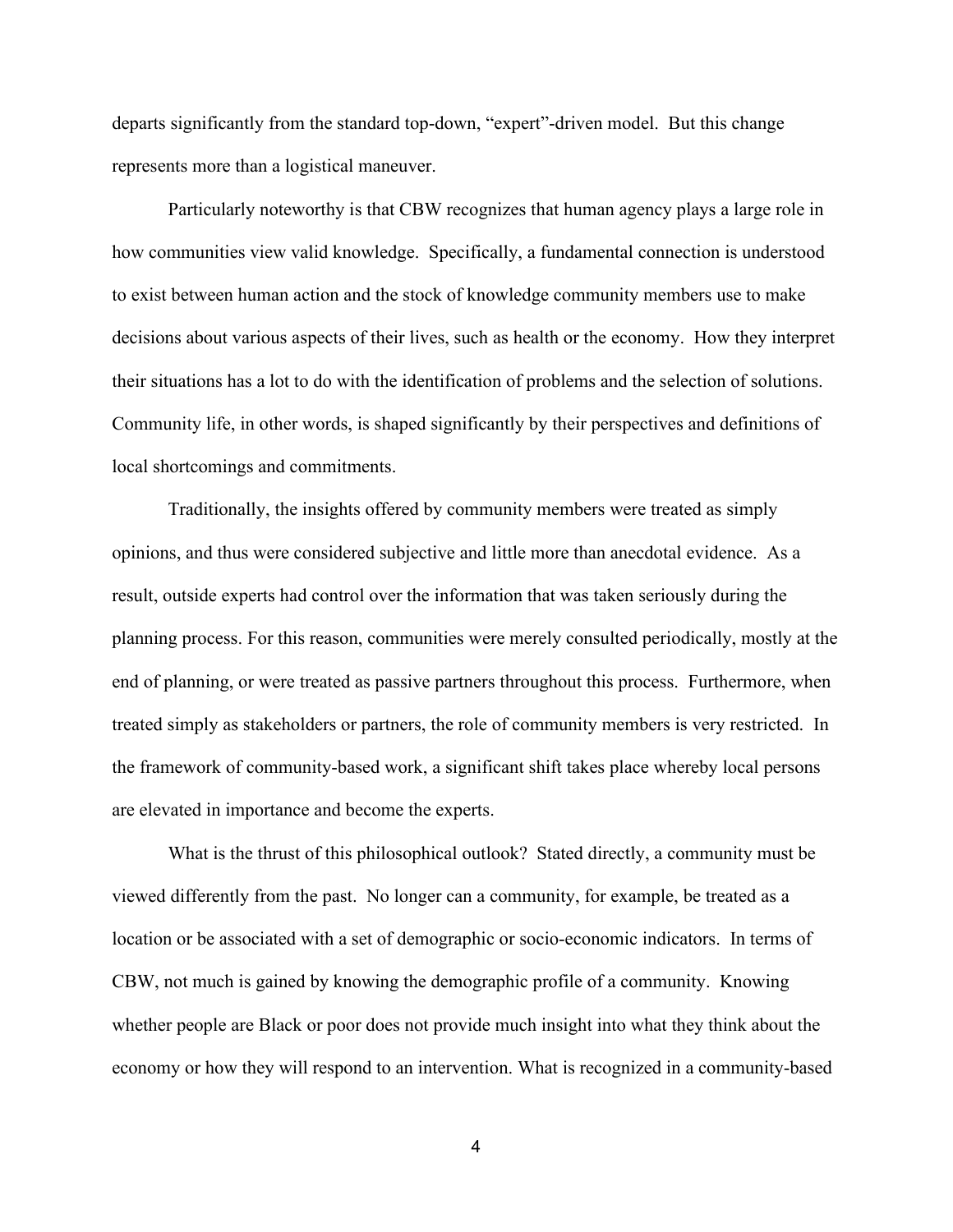project, instead, is that a community must be approached as a product of interaction and local invention. A community has a lot to say about how a local project should proceed that must never be ignored or marginalized.

As a result, the community does not exist; a community should not be viewed as a singular entity. What a community consists of are multiple and often conflicting perspectives, and thus represents a confluence of these outlooks created for various purposes. In the end, a community is fluid and generated through the daily interaction of persons. And to be understood properly, this locally generated understanding must be the focus of attention. Accordingly, the local knowledge that holds people together is not simply subjective, and thus irrelevant, but is central to identifying problems successfully and creating proper interventions or correctives.

What are the benefits to practicing authentic participation? Elevating local knowledge in importance and allowing local persons to design and control projects results in relevant interventions, skill and confidence building, and community autonomy. In other words, a spirit of inclusion is fostered that accompanies the participation of all persons. And because the projects that are developed are based on real collaboration, any outcomes tend to be accepted and sustained overtime.

As should be recognized, PB allots a new role to citizens. As local persons learn about budgeting, and offer alternative budget proposals, capacity building occurs in a community. And due to this expanding knowledge base and experience, a more intense sense of community may develop. And on the more practical side, budget priorities may begin to shift and become more just and equitable. To use a term that has become quite popular nowadays, participatory budgeting can culminate in community becoming empowered. As communities begin to witness improvements because of their efforts their sense of efficacy increases—they begin to believe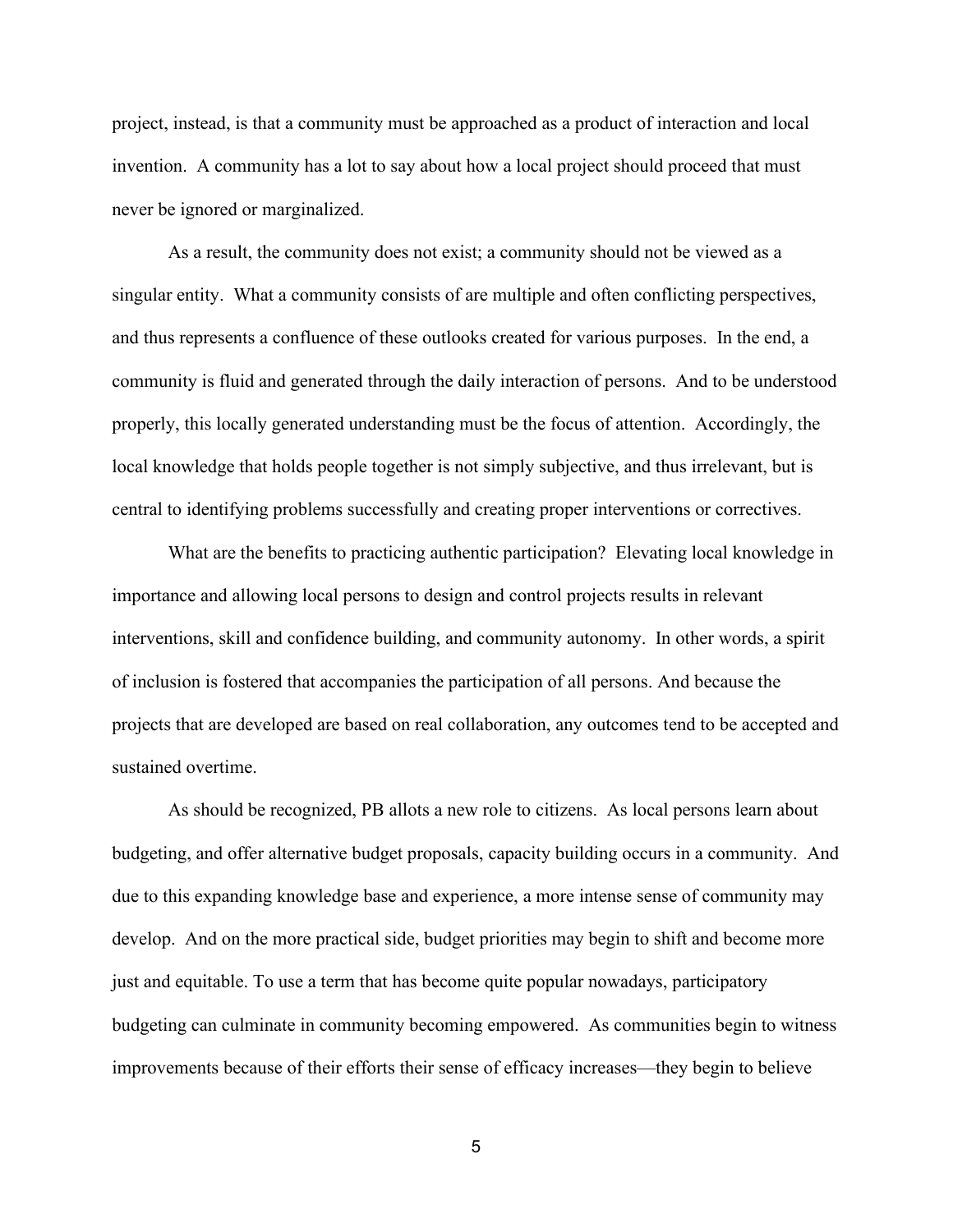that their actions matter—while their identities are affirmed. These and other civic rewards are regularly a result of participatory budgeting.

# Degrees of Participation

As noted above, participatory budgeting is a part of a genre of planning that is often referred to as community-based. Because of the importance of this philosophical shift, PB should be viewed fundamentally and thoroughly to be a participatory activity. Anything less betrays the aim of this mode of budgeting. Nonetheless, there are stages of participation that should be recognized.

The question that needs to be addressed is, what is participation? At first, this question may seem frivolous since participation may appear to be obvious. But there are several dimensions to any adequate definition. Participation, for example, relates to the number and variety of persons involved, the scope of the issues that are addressed, and the control that local participants can exert over the process. Although there is a quantitative aspect to participation, the quality is also a significant consideration.

Without a doubt, everyone in a community should be encouraged to participate in neighborhood budget assemblies (meetings). Everyone should be allowed to speak. But additionally, the effort should be made to include more than the usual suspects who often attend meetings. Furthermore, all ideas should receive a fair hearing and be solicited from every sector of a community, even the margins.

To be more specific, Arnstein (1969) writes that a "ladder" of participation exists. Participation can range from periodic consultations, toward the low end, to citizen control at the top. In actual practice, projects that operate at the bottom of the ladder merely keep the participants informed, while those at the top are more participatory and allow these persons more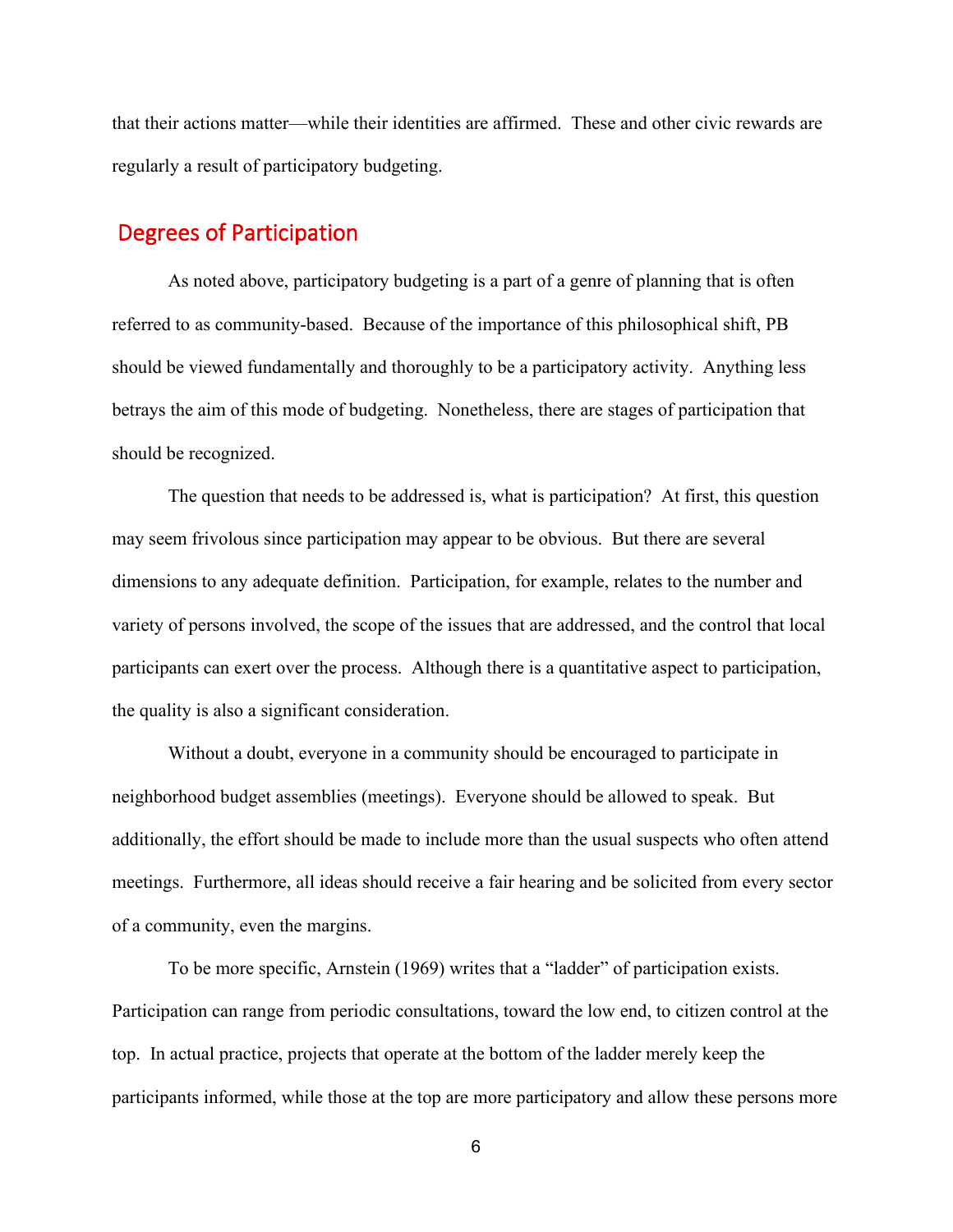control over the design and implementation of a project. As might be suspected, a truly functioning participatory budgeting project would be at the top of the ladder, with budget design in the hands of neighborhood members.

In theory, PB projects should strive to be as participatory as possible and reach the top of the ladder. To achieve this condition, however, attention should be directed to explaining the frameworks of participation. There are several ways to think about the conditions under which budgets are written and implemented.

Participation can take place in so-called closed spaces (Cornwall, 2002). The traditional conduct of budgeting was undertaken in this manner. Specifically, budgets were established behind closed doors, with input mostly from professionals and civic officials. As a result, budgets were often proposed that, at best, only addressed indirectly the desires of communities, especially those that are underserved.

To counteract this absence of local participation, many municipalities and other organizations began to operate as invited spaces. In this case, community members are invited to participate and give some input into the budgeting process, along with some other projects. The problem with this format is that participation is controlled by authorities. For example, local priorities are addressed in terms of how well they fit into the budget plans developed by accountants and professional planners. While some consultation is appreciated, this participation is minimal with residents having little influence over final decisions.

A thoroughly participatory project, on the other hand, takes place in claimed or created spaces. Real participation is encouraged in these projects, with local knowledge and control at the center of all planning activities. As should be noted, PB should be initiated in this sort of framework.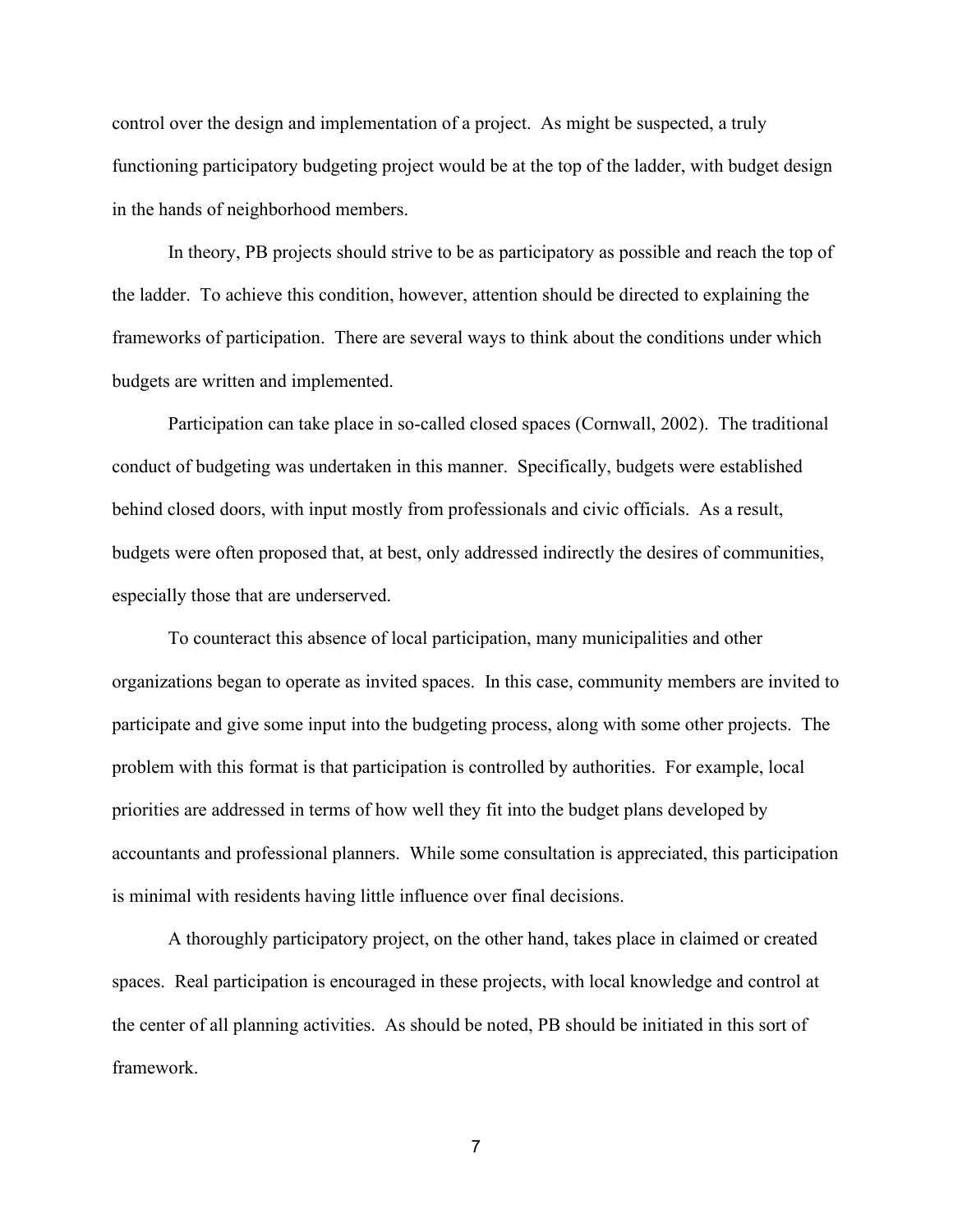These claimed spaces, however, do not simply occur but are opened up through local persons becoming active and demanding inclusion. In a PB project that aims to go beyond consultation, for example, community persons must be encouraged to challenge the traditional budget priorities and the processes whereby they are established. Prompting this critique is a vital part of a community-based PB process.

Toward the bottom of the participation ladder, persons are involved passively in projects. Most often they are simply informed of policies, practices, and changes in plans or budgets. Clearly, this approach is inconsistent with the aims of PB to generate more informed and participatory communities, where local control and autonomy are desired.

PB should be at the top of the ladder of participation where widespread participation and local control are valued and practiced. The idea is that such participation is contagious and can spread throughout a community. With participation on the increase, problems can be evaluated and addressed in a locally relevant manner. Communities can thus exert the power that they have to change and improve their living conditions.

# Phases of Participatory Budgeting

Participatory budgeting makes a significant departure from how municipal budgets are usually produced. This process is controlled typically by professionals, and thus limited access is granted to the public. Therefore, transparency is restricted and, at best, communities are included at the tail end of this process. Although the rhetoric may be different, and possibly tout inclusion, the image is conveyed, and often accepted by community members, that the development of budgets is beyond the reach of ordinary citizens.

Most important, however, is that PB does not simply challenge the typical method of generating budgets. The aim is not simply to question the numbers or argue over formulas. The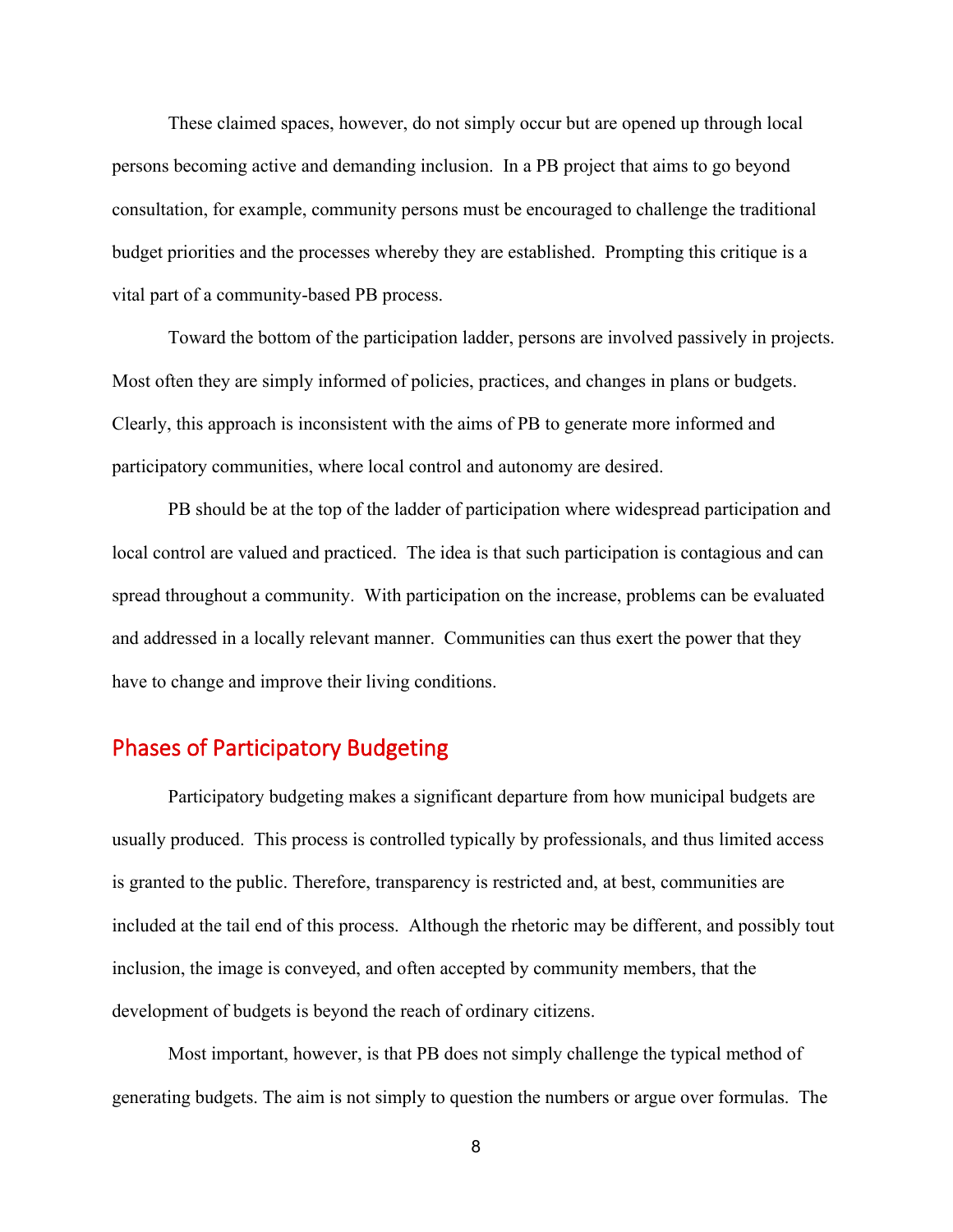point is that an entirely new role is created for communities. As noted earlier, their involvement starts at the beginning and continues throughout the creation and adoption of a local budget. This new philosophy, accordingly, pervades every phase of a participatory budgeting project.

The usual phases of PB are as follows:

- Establish a budget forum
- Identify public dissatisfaction
- Engage in outreach
- Conduct research
- Institute community budget assemblies
- Produce an alternative budget

Although these stages do not necessarily occur *ad seriatim*, there is a logic to this development. That is, a bottom-up strategy is adhered to that is designed to foster an atmosphere of inclusion and foster participation. Throughout the growth of a PB project, the point should never be forgotten that this activity is centered in a community.

## A. The Budget Forum

A budget forum is the term that is used to describe the local committee, established often at the neighborhood level, to initiate and guide a participatory budgeting project. Founding and developing this group is often a balancing act that represents a merger of new and well-known persons. Accordingly, the inaugural members may feel pushed aside by those who join later, and any conflict must be deftly managed. As might be imagined, two goals are central at this juncture. Specifically, the members must feel wanted and be motivated to continue their participation.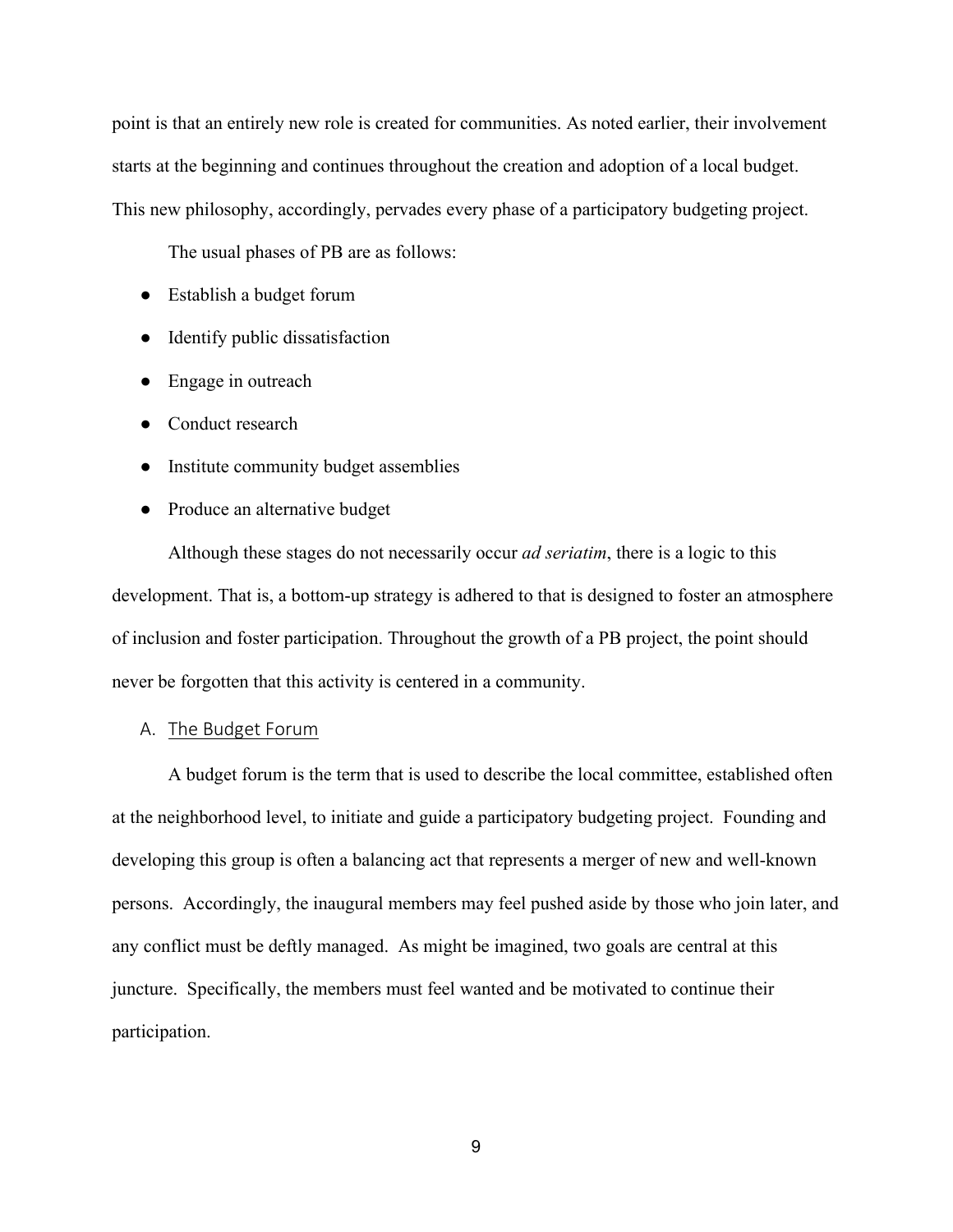This original group does not have to be large, but the attempt should be made to expand membership over time. This process is referred to as outreach and will be discussed later in this document. The initial members may consist, for example, of close neighbors, family members, persons who are seen regularly on the street, or friends who attend the same church. The idea is that many persons may be interested in joining, some of whom you never expected but have never been asked. Often these forums start small but expand as the word gets out about participatory budgeting.

These forums play a fundamental role in PB. These groups are responsible for several vital activities:

- Organizing community meetings
- Disseminating information
- Conducting training/education sessions
- Interfacing with local city/county administrators

These groups constitute the linchpin in participatory budgeting. Simply put, they guide and support communities throughout this activity. In these neighborhood groups is where the entire PB process is orchestrated.

B. Identity Dissatisfaction

Participatory budgeting originates mostly because particular issues in a community are not being addressed. A city or county, for example, may be delinquent in repaving sidewalks or roads, or the amenities in local parks may be deteriorating. In fact, in the context of PB most complaints and locally produced budget proposals relate to these areas. To remedy these issues, neighbors begin to question whether adequate funds have been directed to their communities. At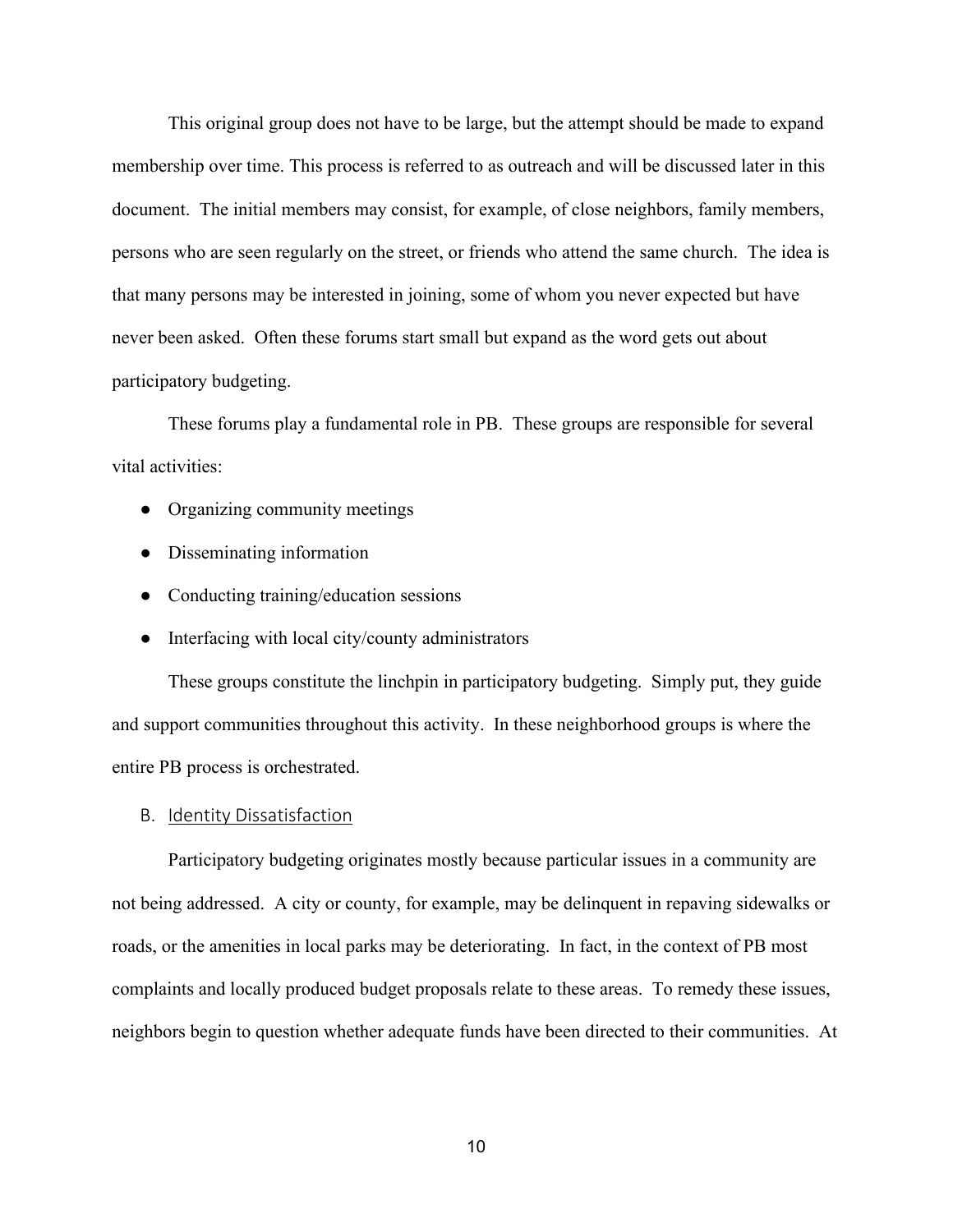this point is where participatory budgeting becomes relevant, with the particular aim of redirecting or reallocating funds.

As part of educating local persons, the community forums must document complaints about neighborhood conditions that need to be fixed. Often this process is referred to as needs assessment. In PB, the preferred term is a diagnostic. Nonetheless, information about the complaints of a particular community can be obtained from various sources:

- Local media
- Church meetings and neighborhood clubs
- School and community meetings
- Web-based information
- Local or governmental surveys
- Local officials
- Everyday discussions with neighbors, family members, and friends

The collection of this information is often treated as a sophisticated practice that is beyond the skills of local persons. But detecting problems can involve little more than taking a closer look at a neighborhood and listening to the residents. A slow walk through a park, for example, can reveal a lot of issues. Of course, there are many more complex methodologies but looking through a new lens and striving to communicate can result in many novel insights.

To be consistent with community-based work, how community members interpret those issues should be a primary concern. What a community thinks should be fixed or newly established depends on local history, current discussions, and ideas about the future. Any budget proposal that overlooks or marginalizes these considerations will likely have little local support and be ineffective.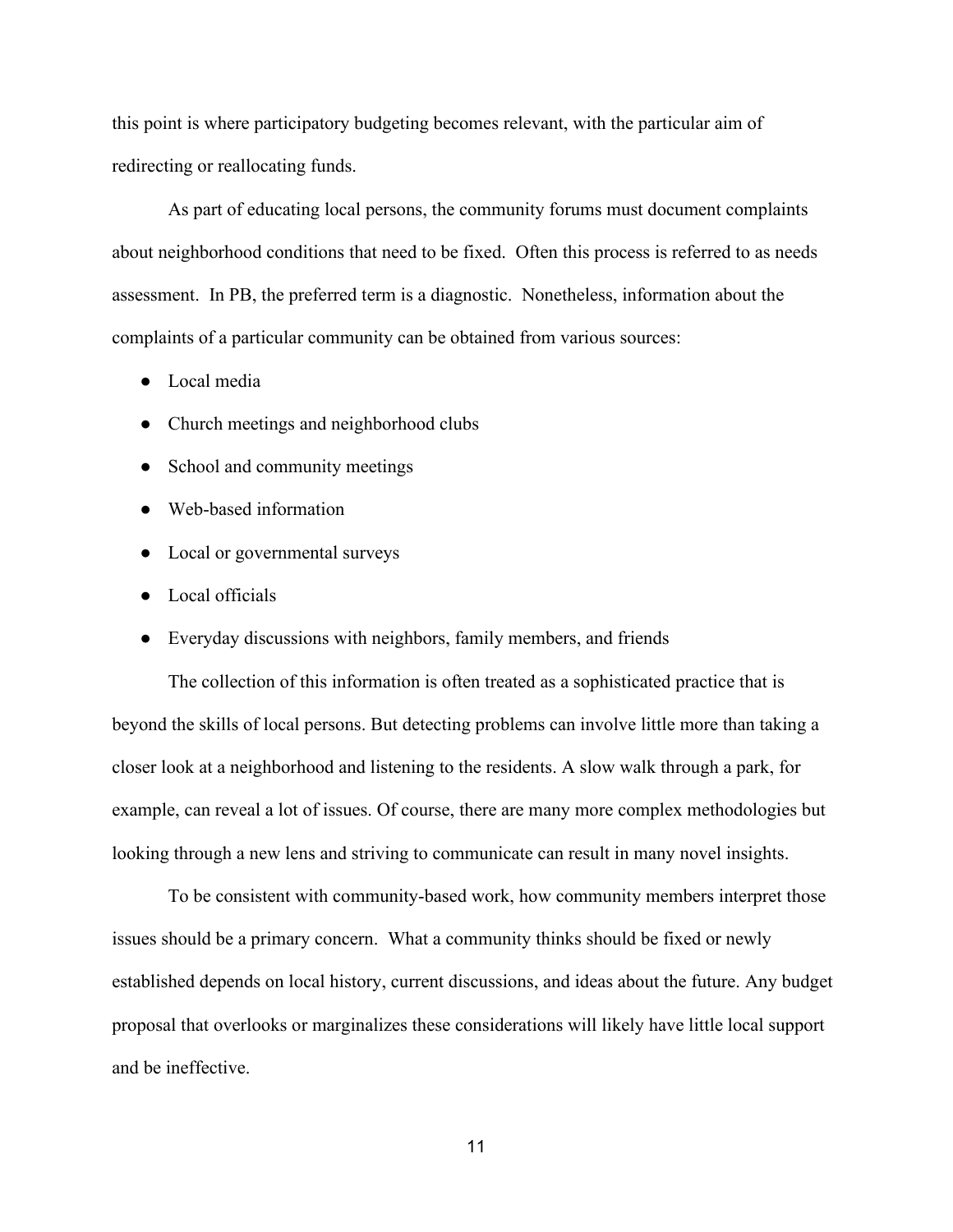### C. Community Outreach

Outreach is the process whereby news is disseminated about participatory budgeting. At the beginning, persons must be contacted about the formation of a community forum. Likewise, other meetings require the dissemination of information. Outreach is particularly significant to convening the budget assemblies where local proposals are discussed and funding decisions are made.

There are many options available to get the word out about a new budgeting process.

## Some of these are:

- Social media, neighborhood blogs
- Radio, newspapers
- Fliers, going door-to-door
- Churches
- Neighborhood papers, clubs, organizations
- Sport events
- Everyday discussions with neighbors, family members, and friends

Each of these practices have strengths and weaknesses. As a community-based strategy, local persons know the best way to reach their neighbors. For example, where would persons most likely read and respond to fliers? Which church would be best to hold a discussion about participatory budgeting? Clearly, local knowledge has advantages at this stage of a participatory budgeting project. Outside experts may have theories and models that address how to reach communities, but none of these are as reliable as local insight.

The basic principle is to constantly expand outreach. The aim is to go beyond the usual participants and search in different areas in neighborhoods to achieve diversity, for example, in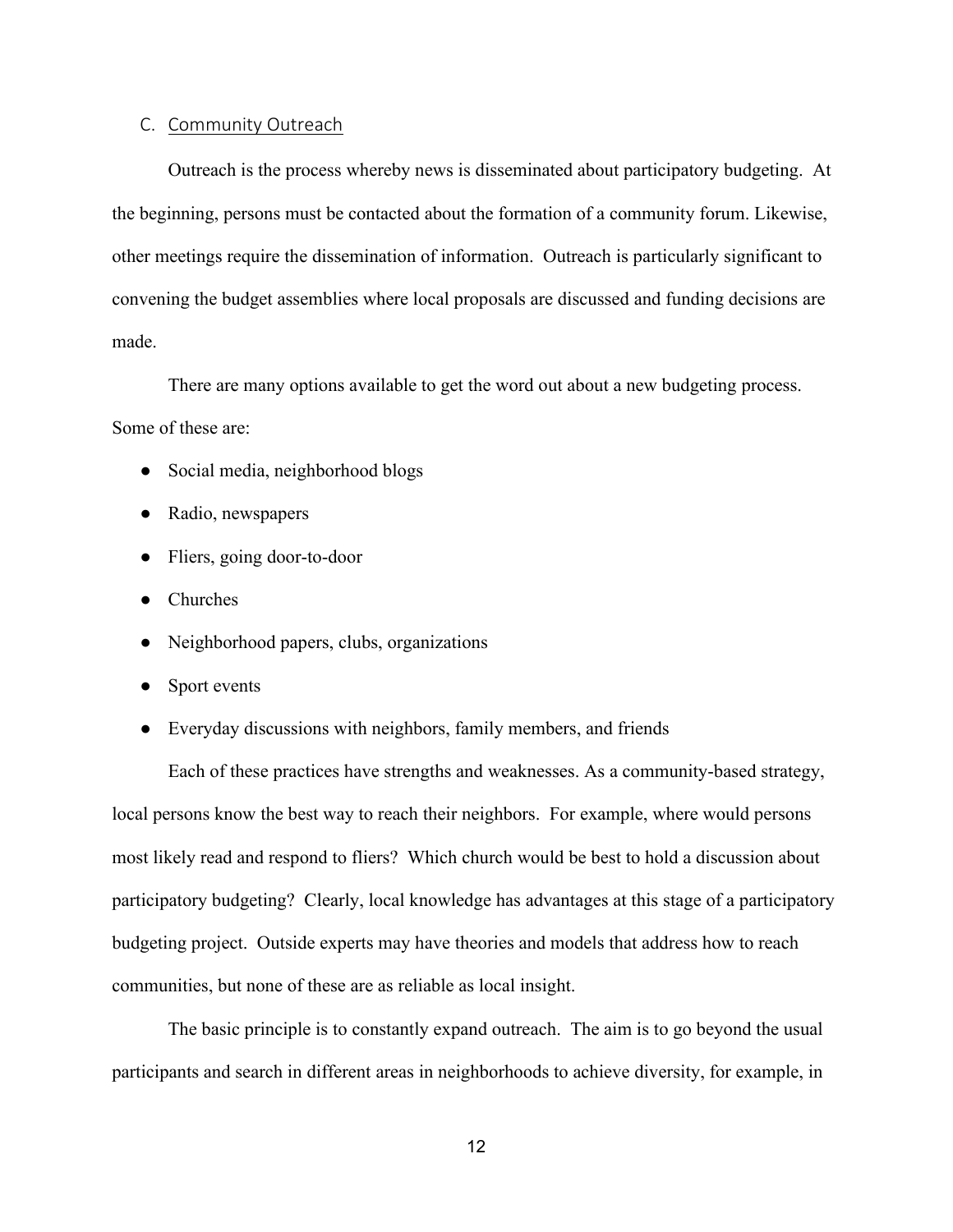race, age, gender, or ethnicity. Budget assemblies seem to be most productive when a variety of perspectives are represented. Similarly, community forums are more sustainable when everyone feels welcome. And accompanying this diversity is the generation of policies and practices that are more readily accepted and adopted. A nice watchword is to look beyond the comfortable places in communities and invite those who have been regularly ignored. In this way, the margins of communities become less peripheral.

#### D. Learning about Budgets

To participate effectively in the budgeting process, a certain amount of research is necessary. At the outset, local officials should be contacted by the neighborhood forums. The office of management and budgets in many cities and counties, for example, will offer workshops or meet individually with local groups. The purpose is to learn about the operating and capital budgets and how funds are currently allocated. Learning about the budget flow is essential to having an accurate view of a municipality's financial condition -- where do the funds originate and how are they used? To provide some transparency, most municipalities prepare booklets that provide a lot of this information and are available to the public. All of these suggestions are addressed in some detail in the following section.

A budget, however, does not simply provide a financial picture. While sources of revenue and expenditures are important, a budget spells out the values of a municipality. With regard to PB, local groups must know how much money is available to be reallocated or redirected to neighborhood projects. But equally important is having some insight into the values that underpin city or county budgets. Knowing some of these facets will enable a community to assess accurately the prospects of securing local funding.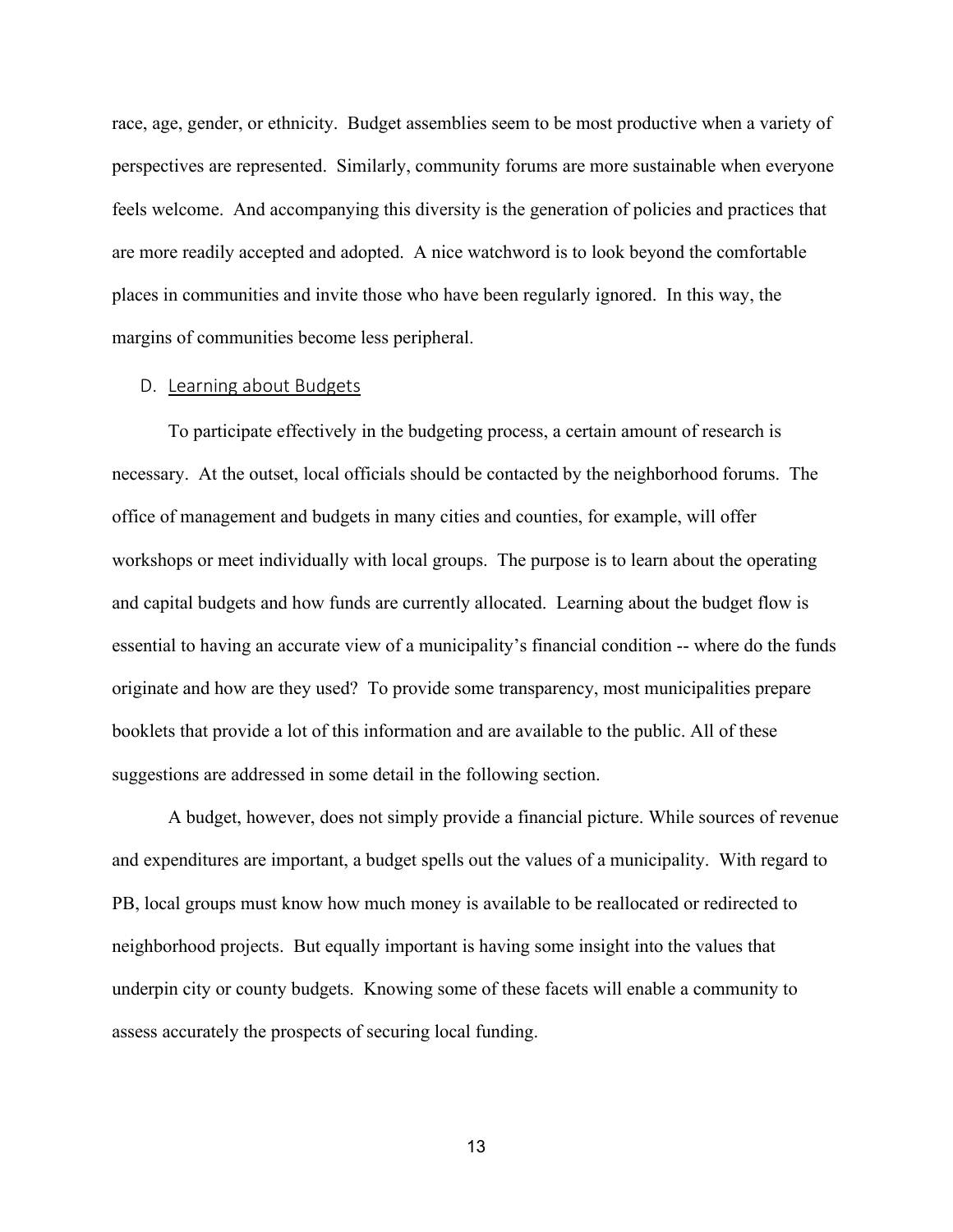Particularly important is to learn the budget cycle. The term budget calendar is used most often to outline this process. Simply put, a budget calendar details the stages of developing a city or county's budget. For example, one stage relates to the formation of an initial draft plan, while another is when the final proposal is presented to a city or other local council for adoption. What is particularly noteworthy for PB is when neighborhood groups can have input.

In this sense, two points on the budget calendar are especially important. The first relates to public hearings. By law, every municipality is required to have meetings where a proposed budget is presented to the public and comments and suggestions are solicited. These hearings are usually towards the end of the budget calendar, just before the final version is approved.

When the public earnings that are required by law are convened, however, the impact of local input is often minimal. Afterall, the budget process is almost finished. But there is a second point where local participation is possible, although this stage is not as well advertised as the first. Earlier in the budget process, many cities or counties hold meetings in local settings to discuss priorities and funding prospects. In terms of PB, these more informal meetings are often very productive. Indeed, budgets are not necessarily close to finalization, and thus local input can have significant impact.

In addition to local officials and their meetings, communities can consult other sources of budget information. For example, often municipalities produce a budget guide that is available to the public. Nowadays this information is distributed on the webpages of the offices of management and budget of cities and counties. The information conveyed in this manner is often similar to that presented in public meetings, although in much more detail.

The big idea about engaging in research is that local groups should be prepared to participate in PB. To advance sensible proposals they must know, for instance, how much is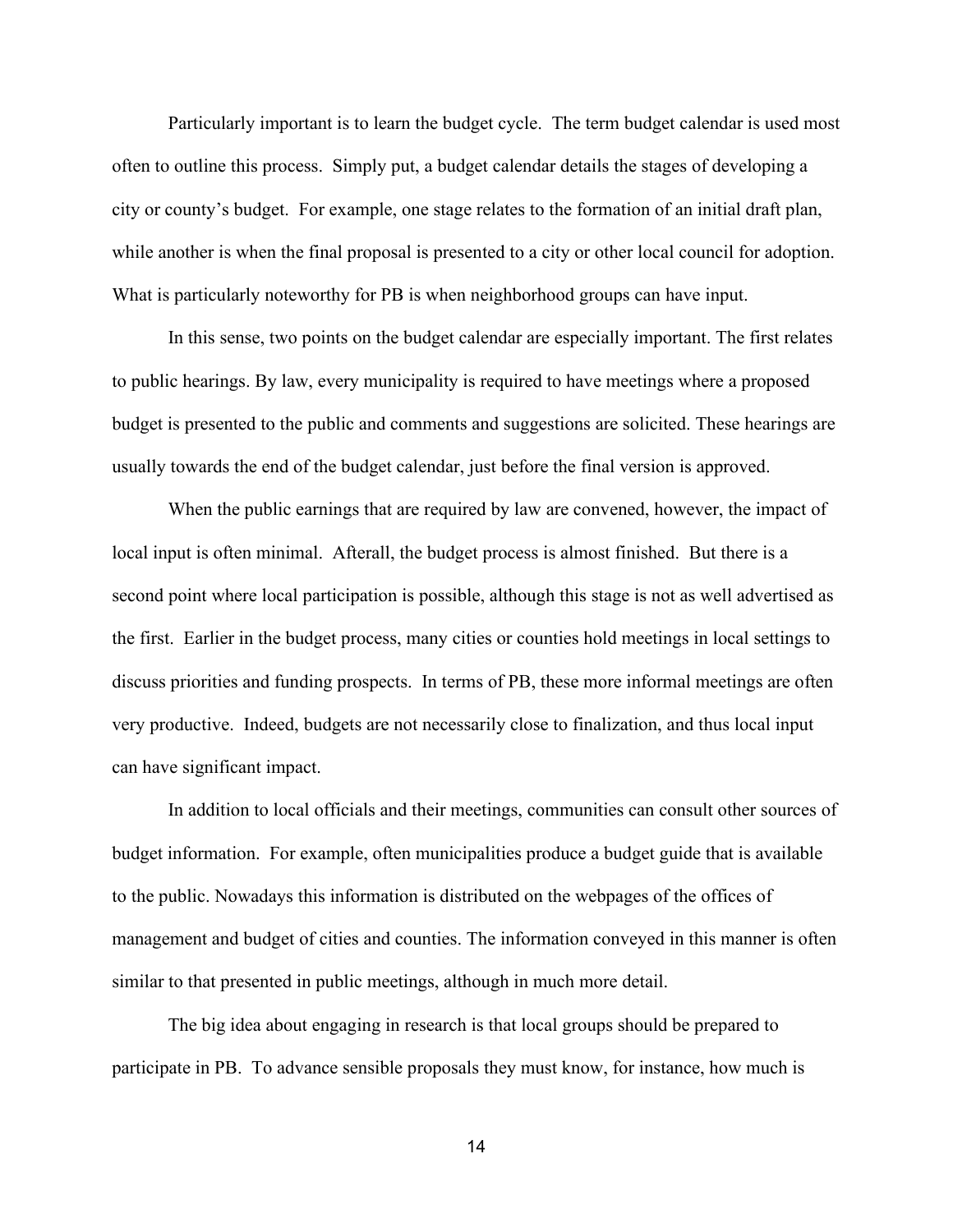available for local projects and the amount needed to support these proposals. And to have a significant impact on municipal budgets, knowing the best time to intervene is critical. The message is that local groups must be prepared to participate.

## E. The Budget Assembly

In many ways, the process of participatory budgeting culminates in budget assemblies. These are the meetings where local project proposals are discussed and funding decisions are made. The research that has been conducted, along with the other skills that have been learned, come to fruition in these sessions. The general goal of these assemblies is to produce budget alternatives that redirect funds in the manner desired by a community.

Community persons or neighborhood groups come these assemblies prepared to present their proposals. They offer their ideas, budgets, and answer questions. Following this step, a general discussion is usually held to compare and contrast all of the proposals. At the end of this process, decisions are made by the entire group, most often by vote, to prioritize the projects for funding.

The overall theme of these meetings should be collaboration among the participants. In this sense, two facets are especially important: where the assemblies are located and how these meetings are configured. These are very political decisions, and this aspect will be discussed later in this document. For now, the emphasis is on encouraging participation.

Everyone must feel comfortable attending these assemblies. For this reason, care must be taken when choosing a location. Certain sites may be far away, inconvenient, or perceived to be off limits. Where the assemblies take place has a lot to do with the number and type of persons who will attend. Remember that the point is to be as inclusive and accessible as possible.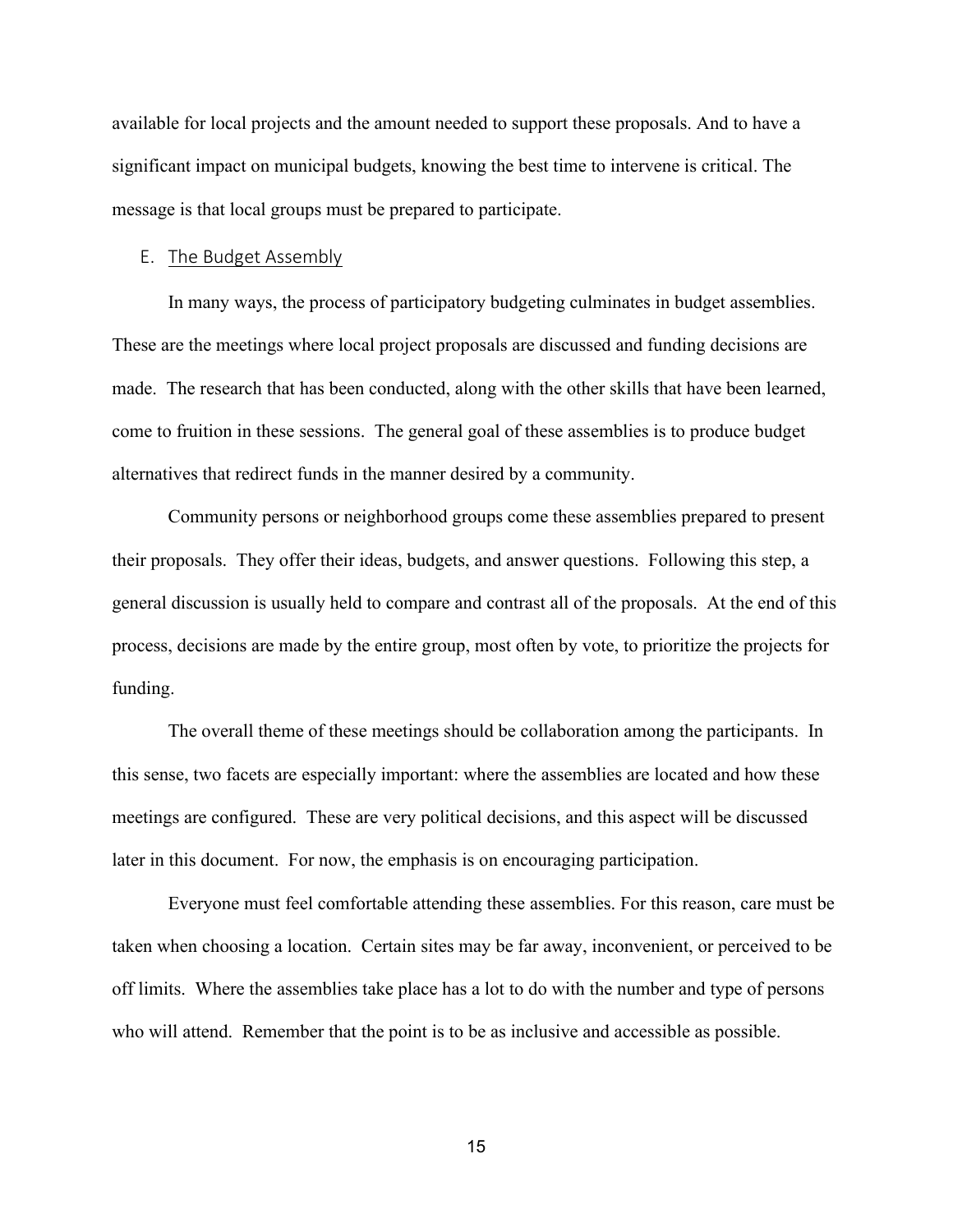How these meetings are configured, likewise, has an impact on the participation. For example, how should the seats be arranged and where should a podium be placed? Participation depends on such details. After all, everyone should feel comfortable speaking and all ideas should be given serious consideration. An environment must be created that is compatible with these aims. Community sentiment should have a lot to do with specifying how these meetings are undertaken.

A facilitator who understands community-based philosophy can create an appropriate meeting dynamic. What is fundamental is that a collective spirit be fostered. Accordingly, this person serves merely as a starting point and strives to grow the group. For example, the facilitator coordinates an agenda that distributes responsibilities. Additionally, the participants are encouraged to educate one another. Correspondingly, everyone gains knowledge, feels important, and is supported throughout an assembly. With this sort of mutual aid in place, all participants and their ideas should be treated fairly.

A facilitator, therefore, can help to avoid an adversarial meeting. But often the final budget priorities, in traditional discussions, are based on consensus or a vote. In contrast to the general outlook of inclusion encouraged by PB, these strategies produce winners and losers, and many participants leave dissatisfied. If an assembly is conducted properly, budget proposals should not be viewed separately, in a competitive scheme, but as joint attempts to serve a community.

In participatory budgeting, the grand finale should be to make the "wisest" decisions regarding the proposals that are funded. The question that guides this process is: what would be the best combination of projects? The money that is available should be allocated to have the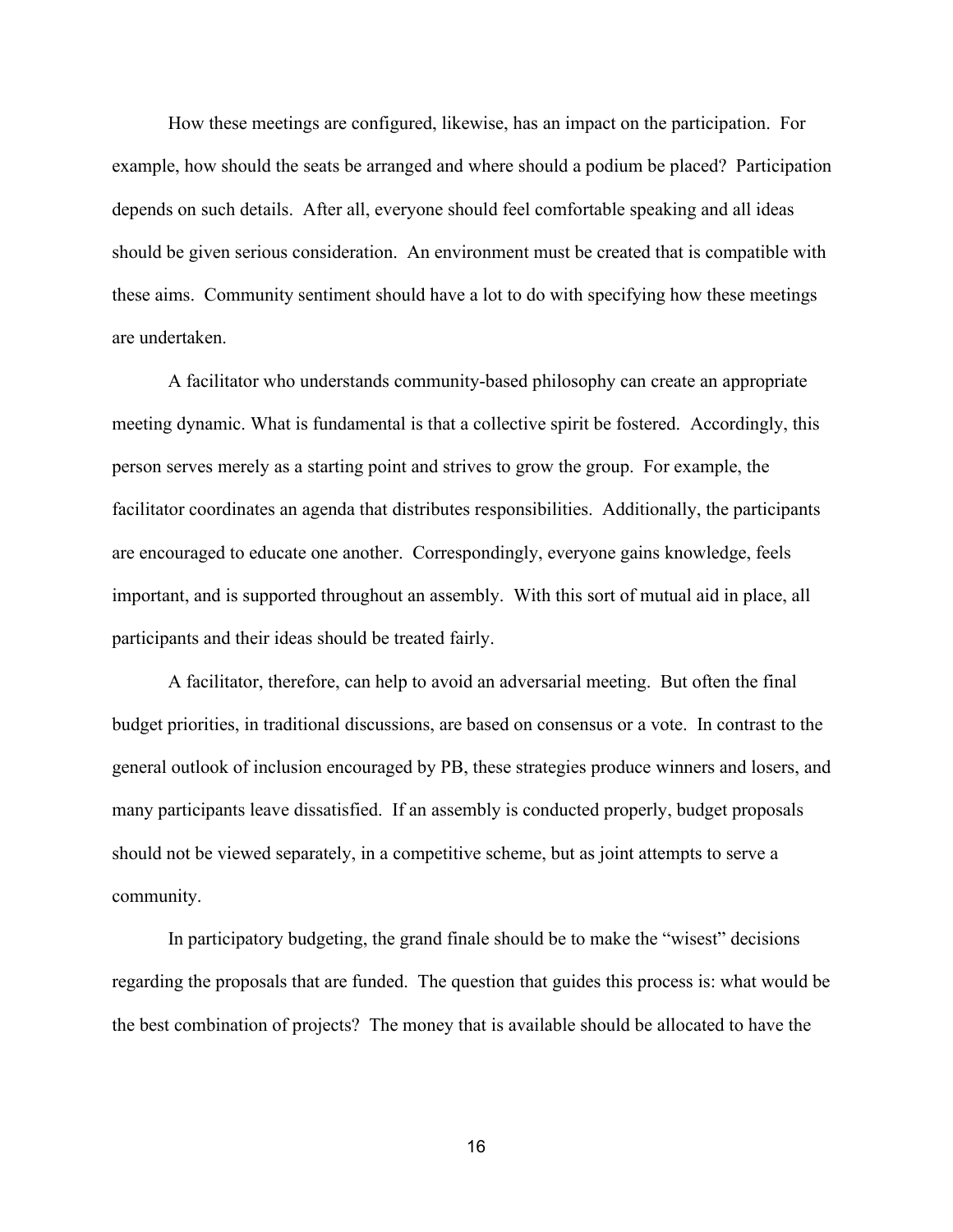widest impact. One project may be well designed but have a narrow focus, while several others working together may address a wider audience.

For this style of assessment to succeed, however, assemblies must be viewed as collective undertakings, rather than venues where various interest groups compete for funds. Instead of several groups walking away with their winnings, the aim should be to put together a configuration of funding that promotes community uplift. A wise decision allocates funding to improve all areas of a community as much as possible, with the money that is available. Here is where budget wisdom and social vision begin to merge into communal budgeting.

#### F. Making a Proposal

The central feature of participatory budgeting are the proposals generated by community members and submitted for discussion by the assembly, or directly to local budget officials. The guiding principle is to keep these proposals simple and straightforward. Striving for simplicity, however, does not mean that these proposals cannot be informative. The key is to present ideas clearly and succinctly.

Those who plan to enter a proposal into the discussion should do their homework; sufficient research will help persons or groups to clarify their ideas and make reasonable cost estimates. All budget submissions should state clearly what is needed and how much a project is going to cost. There should not be equivocation.

Beyond providing the name and community location of each person or group submitting, all proposals should briefly describe the project. Two-hundred and fifty words, or one typed page, should be sufficient. On another page, the cost of the project should be provided, with key budget items listed. Provided with this information, an assembly or city or county officials will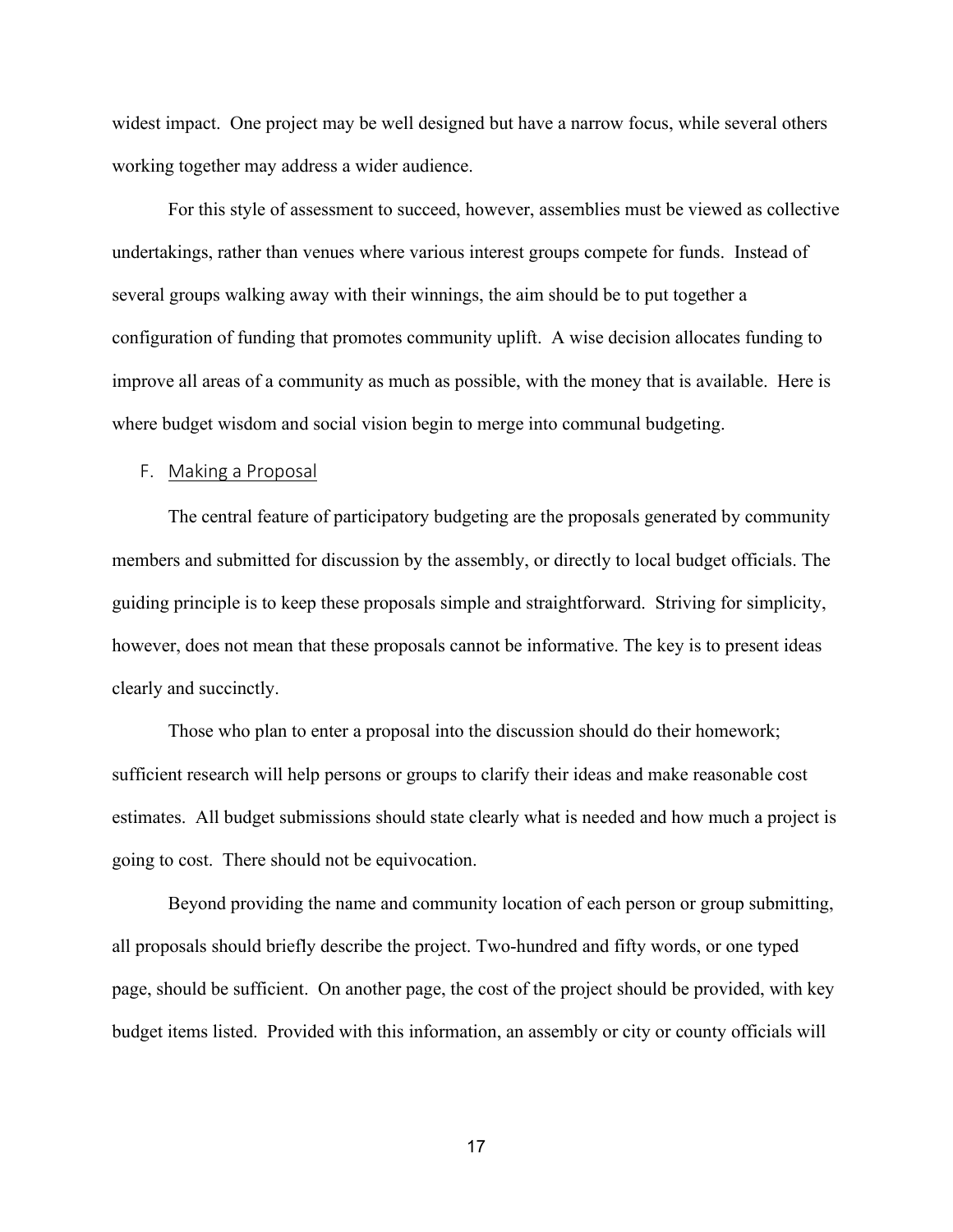be able to envision the project. But to assess the impact, and judge the overall reach of a project, the criteria used to estimate its success should be stipulated.

With all this information, a budget proposal should not exceed two pages. When a proposal is clear and direct, an assembly or other evaluator can make an honest assessment of a project. And with feedback from the assembly or local officials, a proposal can be improved and put into its final form. The final product can then be integrated into the budget proposals sent to a city council or county manager for possible funding. The idea is that a range of proposals is considered and the most propitious collection is funded to foster widespread change.

# What Communities Need to Know about Budgets

#### What is Budgeting?

At the core of participatory budgeting (PB) is the formation of a budget. But most persons consider this process to be mysterious, even archaic and formidable. Therefore, community training should be informative and accessible. Persons should be able to understand and put this knowledge into practice right away.

What do persons need to know about budgeting to participate competently in PB? Information must be selective, yet sufficient to make informed decisions about the allocation of money. But like PB in general, a budget has both theoretical and technical aspects. At the initial stages of budgeting, an important question is, "What a budget?" The point is for persons to view budgets to be more than numbers and money. In general, a budget allows a municipality to have a broad view of itself and exert control over financial decisions. Likewise, a neighborhood budget developed through PB says a lot about a community.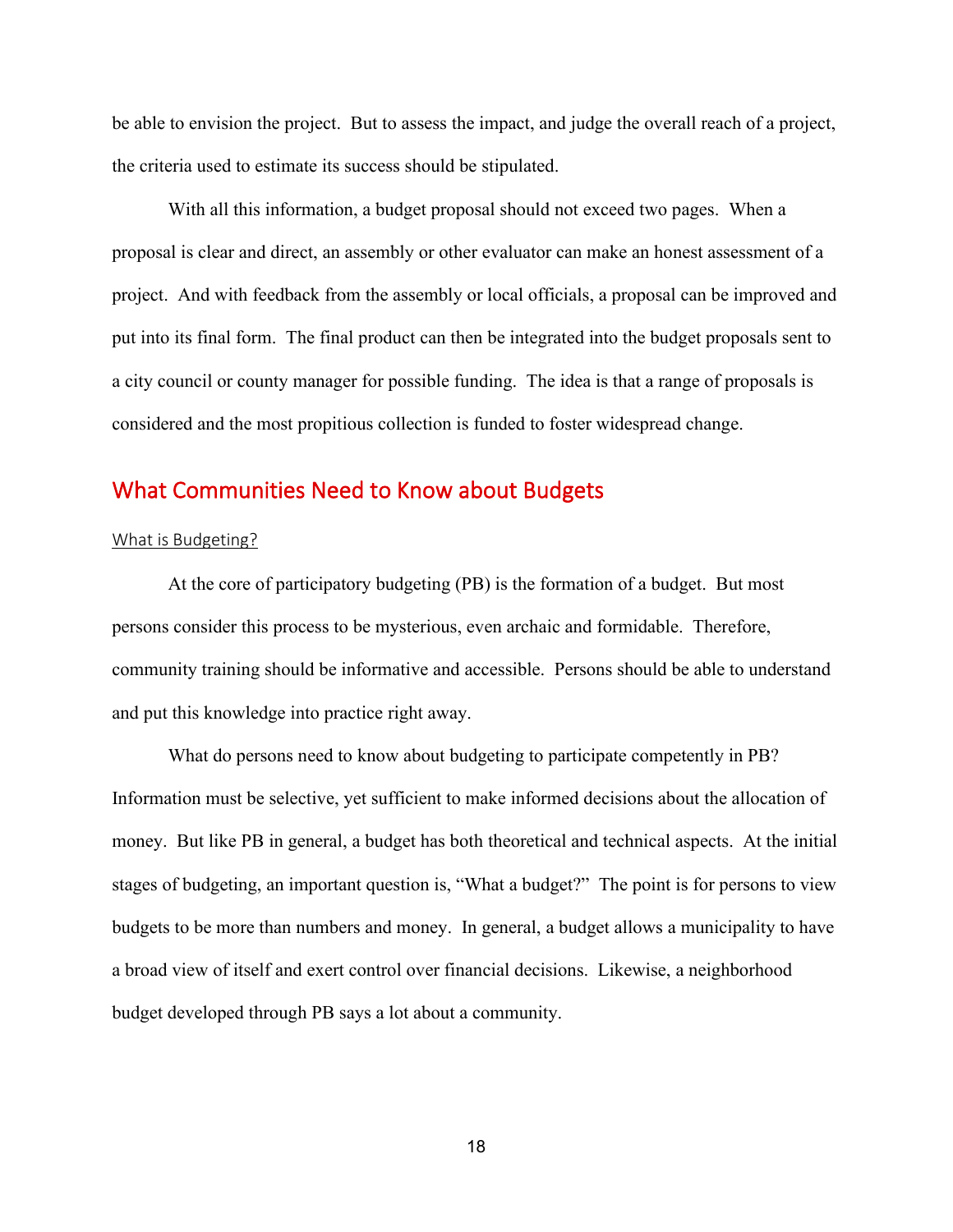#### What is a Budget?

A budget is the quantitative expression of a proposed plan of action set by an organization for a specific period, and an aid to coordinate what needs to be done to implement that plan.

A budget is most useful when this document is integrated into an organization's growth strategy. Some questions that need to be considered in the preparation and execution of budgets include:

- What are the organization's short and long-term objectives?
- How does the organization serve the interest of its stakeholders or constituents?
- What is the best organizational and financial structure to carry out the objectives?
- What are the risks and opportunities of alternative strategies, and what are the contingency plans if the preferred plan fails?

### Why a Budget?

Most units of government (e.g., cities, counties, states) must have budgets to comply with laws and regulations. However, beyond a compliance role, budgets help to (1) promote coordination and communication among the sub-units of an organization or government unit, especially to make sure that all employees understand and carry out the organization's goals; (2) provide a framework for judging performance and facilitate learning; and, (3) motivate the organization's leadership or management and other employees.

In addition to the allocation of money, budgets provide a map of a society. What is illustrated, although sometimes subtly, are the values of communities and their social priorities. For this reason, budgets are referred to often as moral documents.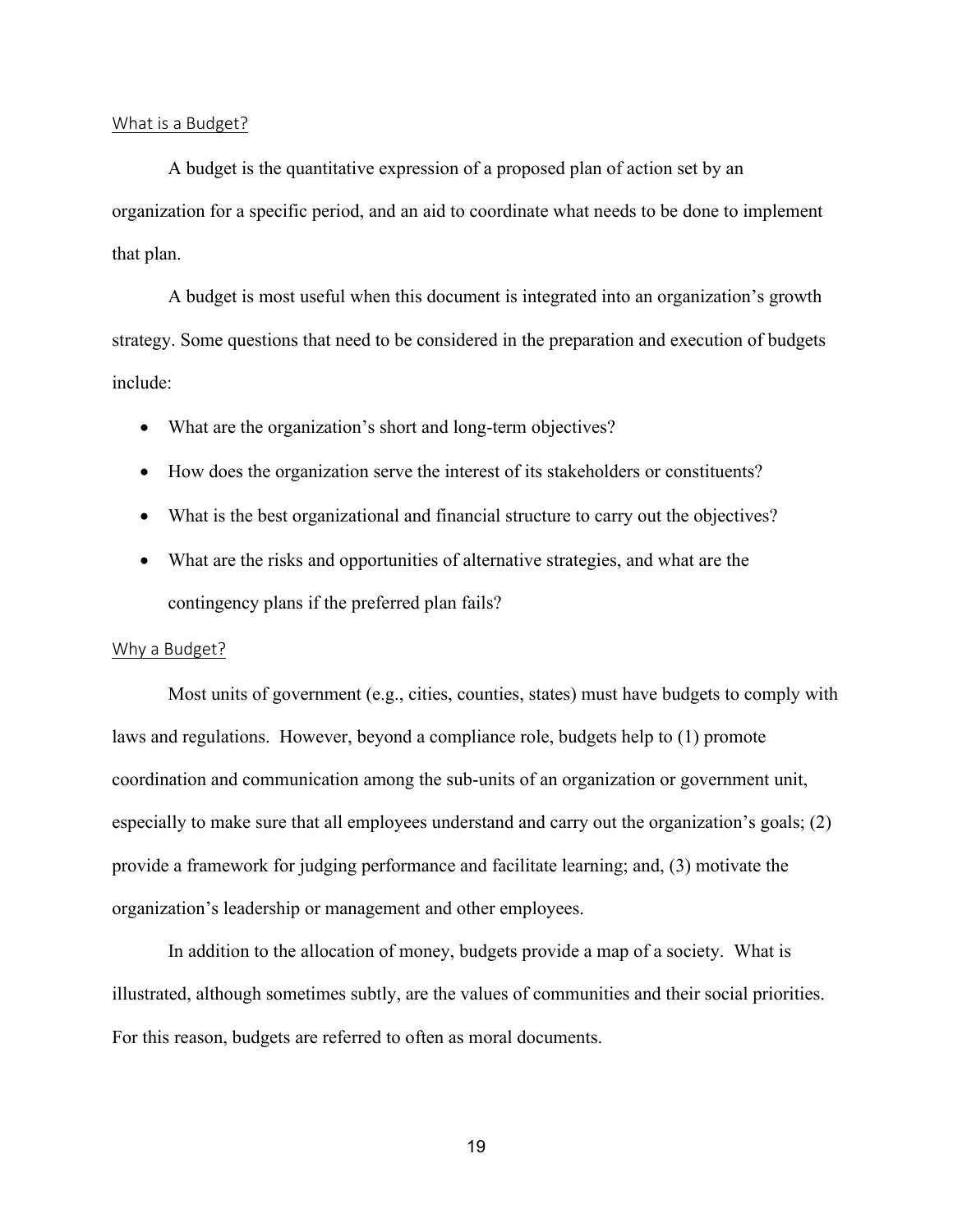On the financial side, budgets provide insight into the flow of money throughout a community. For example, where does the money originate and how are these funds used? Resources are identified, along with their dispersion throughout a society. An overall view is provided of a city's or county's financial framework, with the aim of improving decisions and policies. In other words, the so-called "big picture" is revealed of how a municipality operates.

## Key Vocabulary

When conceptualizing a budget, there are several terms that everyone should know. These words and phrases are often used when meeting with municipal budget directors and during participatory budgeting assemblies. Basically, these terms relate to the budget flow. The ones that are commonly used are:

- Operating budget contains the revenue and expenditures related to the daily operation of a city.
- Capital budget money devoted to the acquisition or maintenance of fixed assets, such as sidewalk or ponds, that is distinct from the operating budget.
- Preliminary budget the budget that is available before final approval by a municipal administrator, and usually reflects input from department heads and the public
- Approved or Adopted budget a preliminary budget that is accepted by a city or county administrator or governing board.
- Fiscal year a one-year period that is used for budgeting purposes. This period does not necessarily correspond to the calendar year.
- General fund represents most of the money available to run a municipality, except for special set-asides, and includes the operating and capital budgets.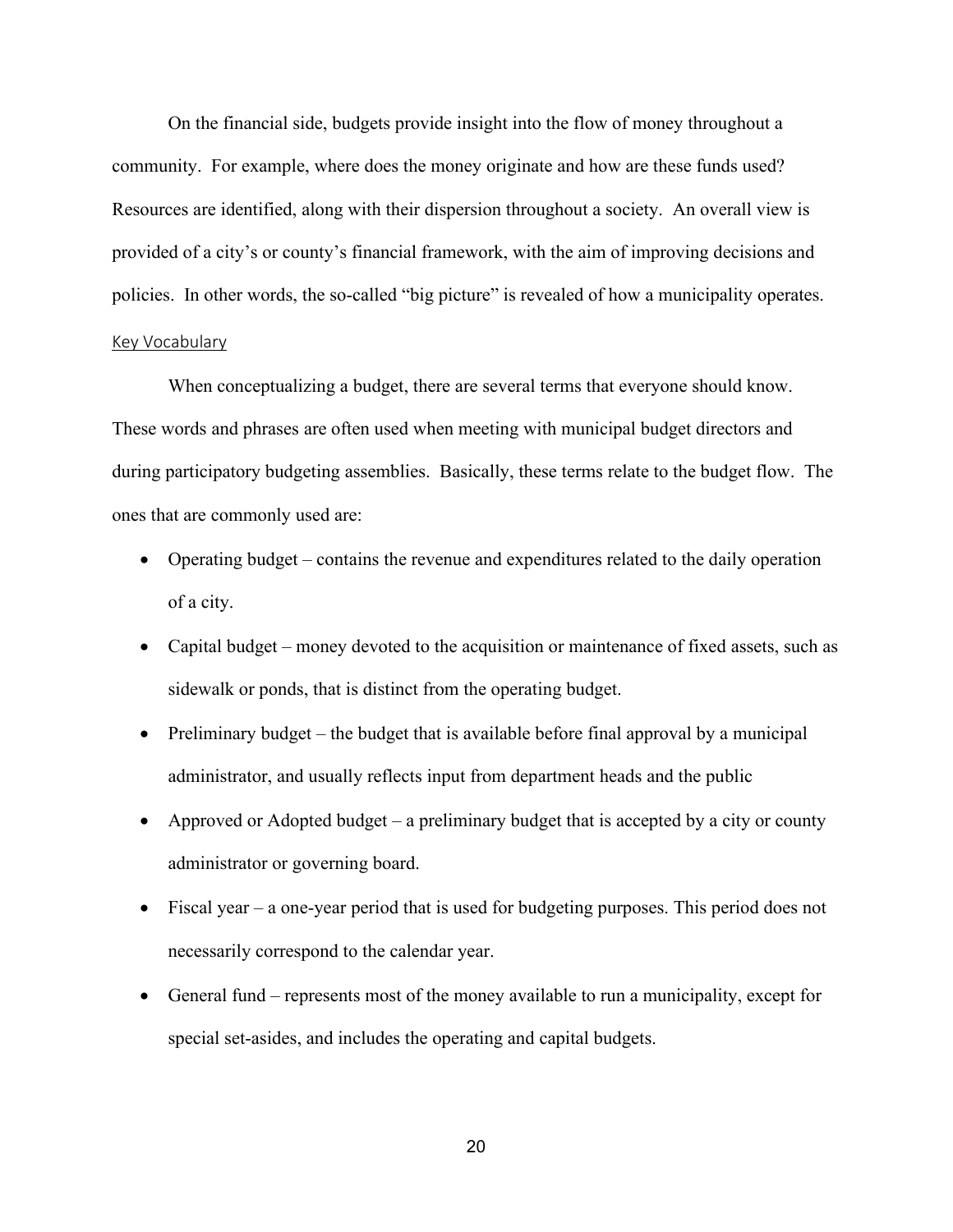- Discretionary funds money that is available in the general fund that is not earmarked for a special purpose – such as police or fire – and can be allocated after a preliminary budget is approved.
- Tax rate the percentage at which personal or other income is taxed. For example, if a person earns \$30,000, the tax rate would be 20%.

### Budget Calendar

Most operating budgets run through a one-year cycle (often called fiscal year). Before the start of the year, managers at all levels consider (a) past performance, (b) feedback from stakeholders, and (c) anticipated future changes to start planning for the next period. At the start of the process, the leadership sets specific nonfinancial expectations for the coming year, and these expectations then become detailed plans in terms of cash flows (income and expenses). During the year, employees at various levels track and investigate any deviations from the plan.

The budget calendar of a city or county is very important. This plan outlines the stages of a budget's development. For example, during the months of January and February a budget director may expect his or her department heads to report their needs and the estimated costs of next year's operation. And a preliminary budget may be expected by August, and public hearings may be conducted in September. These steps are part of what is called the budgetcycle.

What is important for PB, however, are the local meetings when community input into budget formation is solicited. In most municipalities, budgets cannot be approved without the public hearings that are prescribed by law. These meetings, however, are very formal and minimal changes are possible at that time. They occur almost at the end of forming a budget.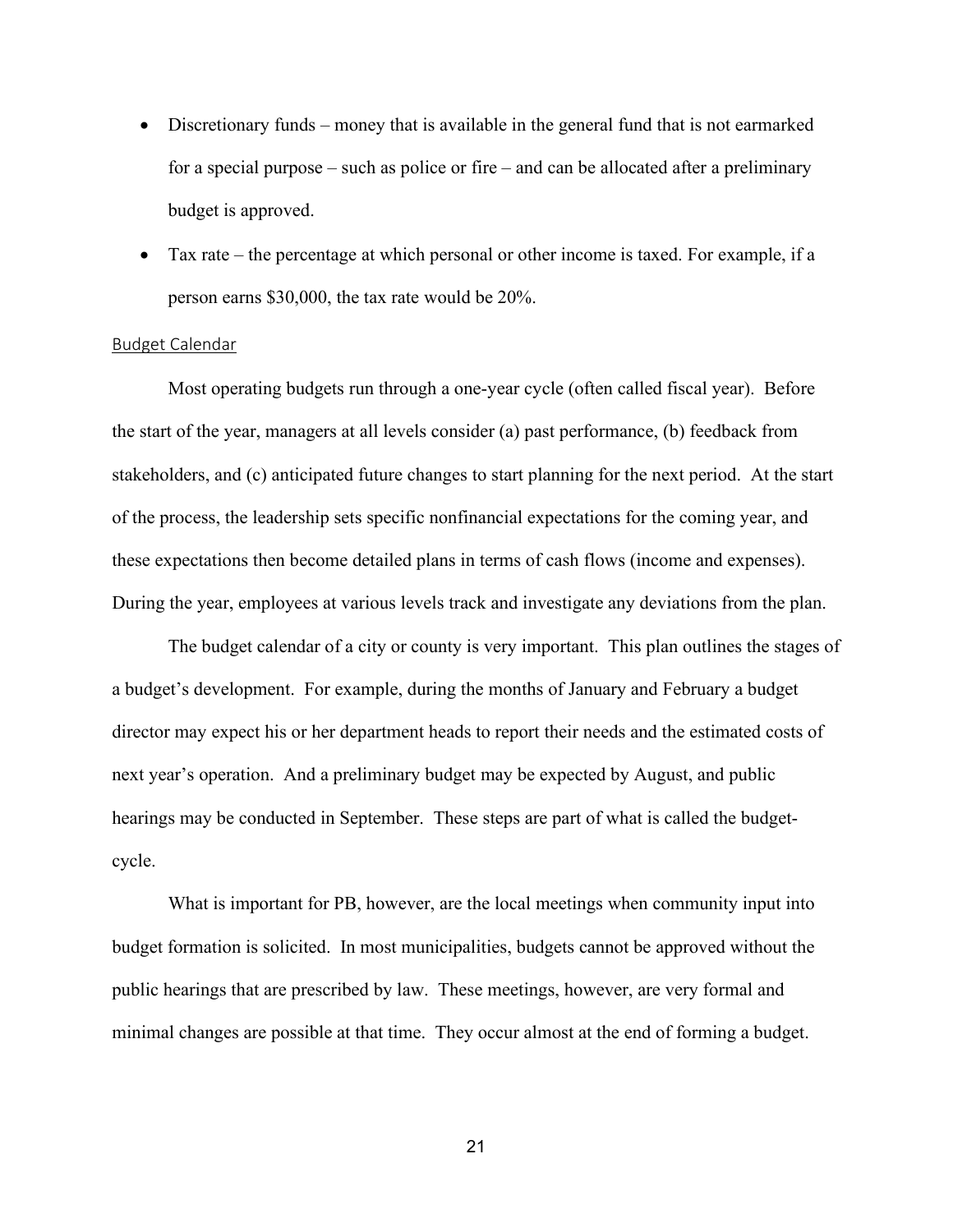Less formal, local meetings are especially significant for PB. Because these meetings are conducted earlier in the budget process, changes are possible, even expected. At this point is where community groups can have some influence in shaping a municipal budget and receive some funding for their projects. And because these meetings are somewhat informal, the members of a neighborhood budget forum will have time to explain their projects and receive significant attention. Nowadays, notices of these meetings, both formal and informal, are made available on a municipality's website.

Most municipalities hold these relatively informal meetings early in the budget cycle. Community groups, however, should be organized and have budget proposals prepared for presentation. Although these meetings are advertised, persistence is required to pin down the dates and times. Several calls or emails to the office of management and budget may be necessary.

#### Review Local Budget Guides

Every municipality publishes a document that details the annual budget. These publications, for example, provide information about the tax rates, the sources of revenue, and expenditures. There are a lot of numbers and charts. Much of this presentation can be overwhelming. These documents are usually available on a municipality's website.

But along with these full documents an executive summary is usually provided. These summaries are very readable and accessible to most persons. These overviews, therefore, are helpful in figuring out how much money is already allocated and unavailable for local projects. These shorter and more concise presentations of a city or county's annual budget revenues and allocations should be carefully reviewed. With a little patience, some discretionary funds may be identified.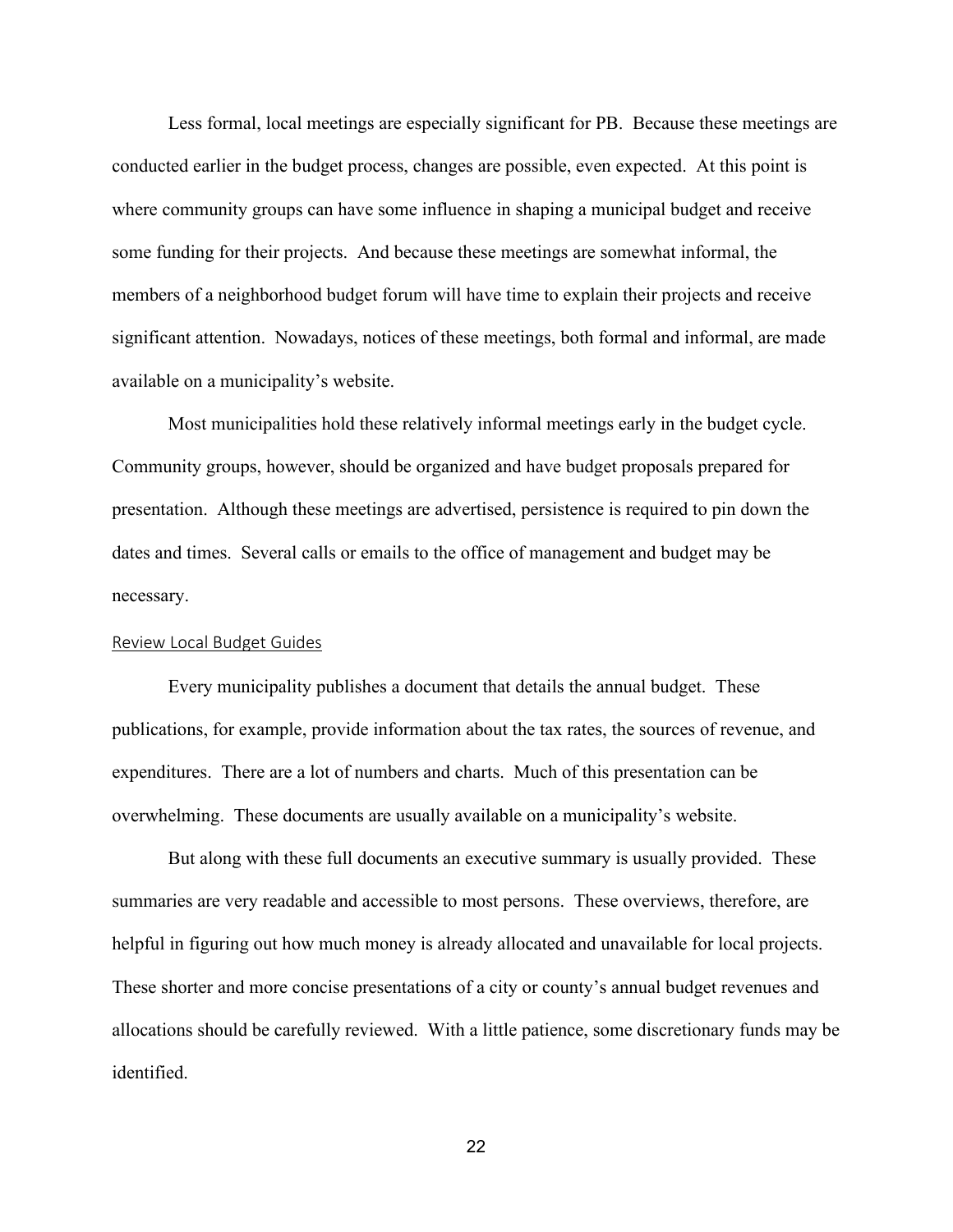#### Typical Expenses Incurred by Local Governments

A common misconception is that operating budgets largely involve infrastructure expenses, including large construction projects. However, government units are primarily focused on providing services and their most important expenses involve paying people to provide services such as law enforcement, fire prevention, zoning inspections, etc. Hence, the primary expenses found in government budgets are salaries and post-retirement benefits (e.g., pension and medical plans). Additionally, in most municipalities well over 50% of operating budgets are devoted to public safety, such as police and fire services.

#### Role of Budget Director

Most municipal budget directors operate at an abstract level and focus on their spreadsheets. PB, on the other hand, adds a human touch to the formation of budgets. What is important in participatory budgeting are local needs and desires. Accordingly, neighborhood forums and community assemblies strive to put a human face on the budgeting process.

Therefore, meeting with the local budget director is a vital aspect of PB. Contact can be made through the phone or email, but persistence is required to secure a meeting. Remember that budget directors are high-level officials and can perform their jobs adequately, for the most part, without talking regularly to community members.

Most important is that community groups became visible and clearly state their needs and priorities. When these high-level budget decisions are being made by budget directors and their support staff, a visible community may get some added attention in this process. Many underserved communities, for example, must work especially hard to get recognition. Nonetheless, budget directors seem to respond to persistent requests for a meeting or a phone call. No one should get discouraged if an immediate response is not forthcoming.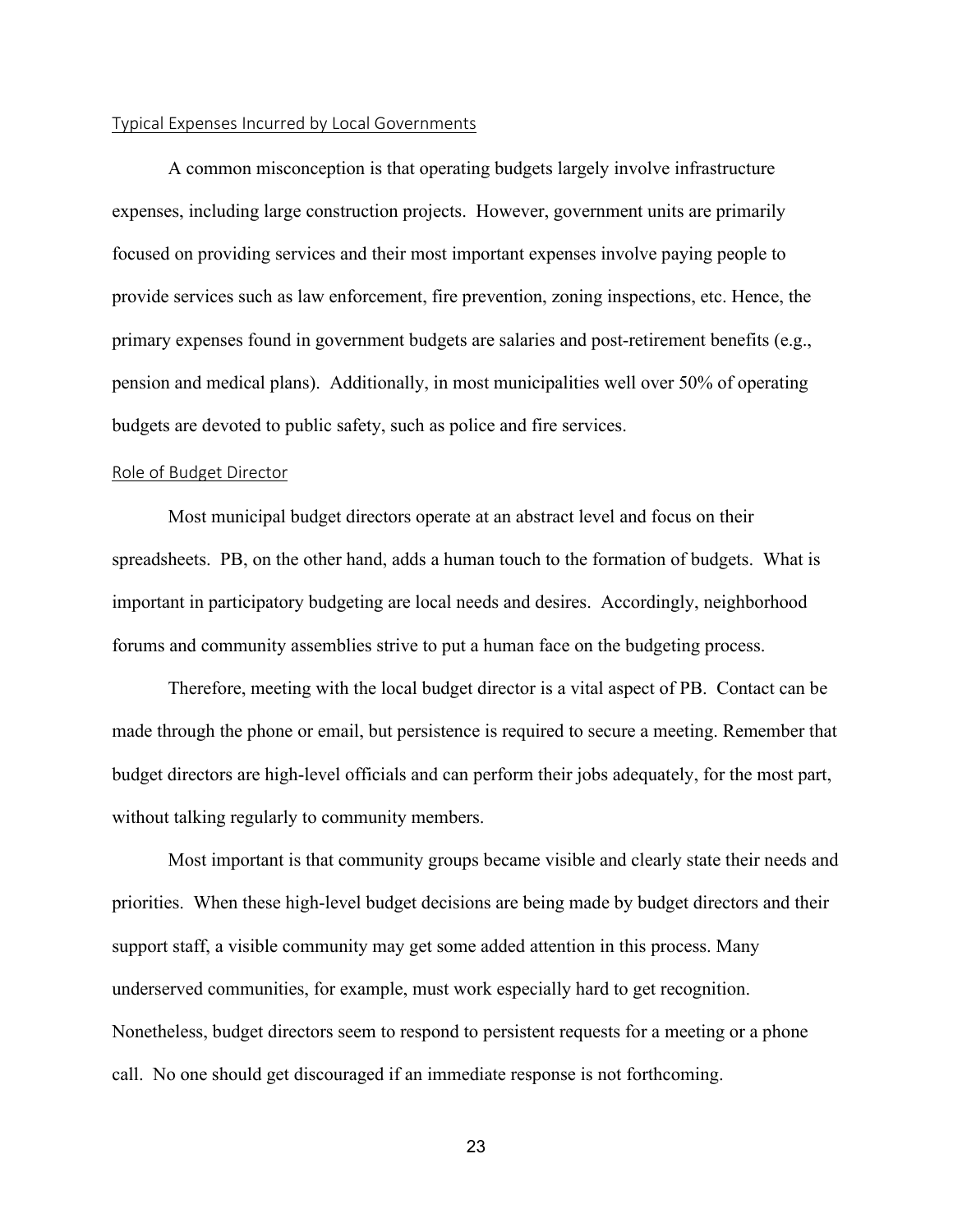#### Budget Review

Local city or county budgets deal with a lot of money. The effort must be made to determine how much is available for PB inspired projects. Despite outward appearances, and claims made by politicians, these budgets are often flexible. In other words, every dollar is not necessarily strictly allocated when claims are made about tight budgets. Even budgets in the final stages of preparation may contain some unassigned money.

What is important is to become familiar with the published budget documents, attend municipal budget meetings, and contact local officials to explain how PB operates. At every opportunity, talk about the benefits of this activity and try to get the attention of these officials. The aim is to re-socialize these budget administrators and get inside the process. The idea is to bypass the bureaucracy and obtain some insight into where some discretionary funds may be located that can be diverted to support neighborhood projects.

#### Neighborhood Projects

Although on a much smaller scale, the budgets that are prepared and presented at budget assemblies, or directly to local budget officials, have a similar function. Their aim is to provide a general overview of a project, identify its key components, and allocate the money needed to make each one operate properly. As should be noted, more than money is at stake.

Sometimes a sum of money is set aside specifically by a city or county to fund PB. Accordingly, the decisions made at budget assemblies are able to allocate money from this pot. Many municipalities, however, do not operate in this manner and reserve money to support participatory budgeting. In the absence of these special funds, locally-generated budgets are submitted directly to officials, for example, in the office of management and budget or a related office. Budget directors and their staff decide the community projects to fund.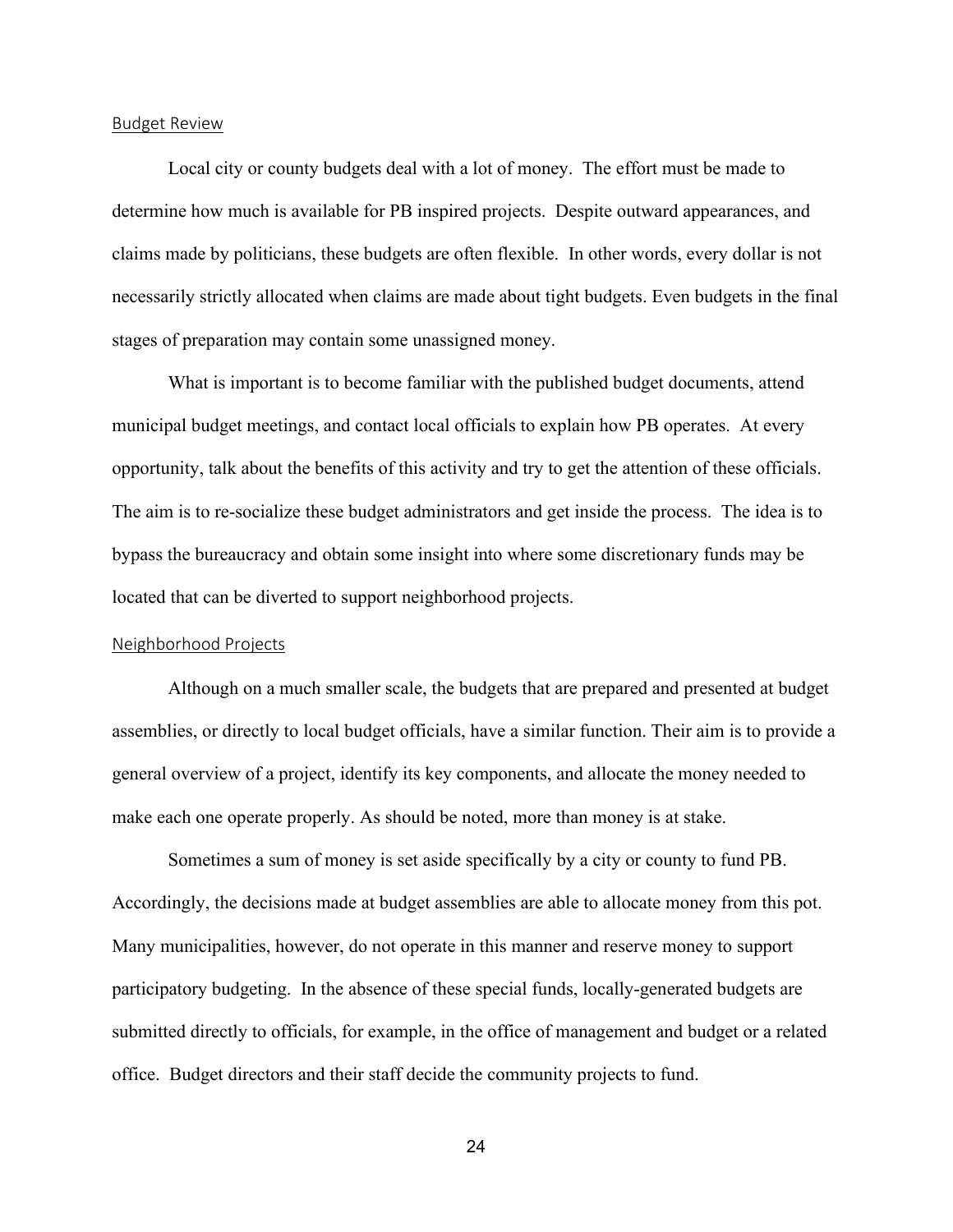These neighborhood, alternative budgets tell a story about how a project is going to proceed. This narrative includes a depiction of what is going to be done and who is going to carry out a project. Making a budget, therefore, requires that those who are proposing projects think seriously, in a holistic manner, about the skills, number of persons, and other resources that are needed. Planning thus becomes rigorous.

#### The Overall Vision

The key idea is that budgets are guides; these documents should not be viewed as written in stone. Nonetheless, clarity is important. The various budget items and their estimated costs should be carefully specified. Remember that a budget says a lot about a municipality and a neighborhood, so attention to detail is important.

# The Politics of Participatory Budgeting

As should be noted, participatory budgeting is not simply about money. This entire process operates within the framework of community-based work, where the emphasis is on human agency, inclusion, and the democratization of budgets and decision-making. As a result, the potential civic rewards from this activity are immense, including increased transparency, improved and relevant services, and community building. And at various stages of this process certain decisions are made that are truly political, although they are not always viewed in this manner.

The question that needs to be asked at this time is: what is politics? In view of current writing, a reasonable definition could be as follows:

 Politics relates to personal, interpersonal, contextual, and organizational factors, including policies and practices, that either restrict or open discussions and the range of acceptable proposals. (Fish, *Doing What Comes Naturally*, p. 251).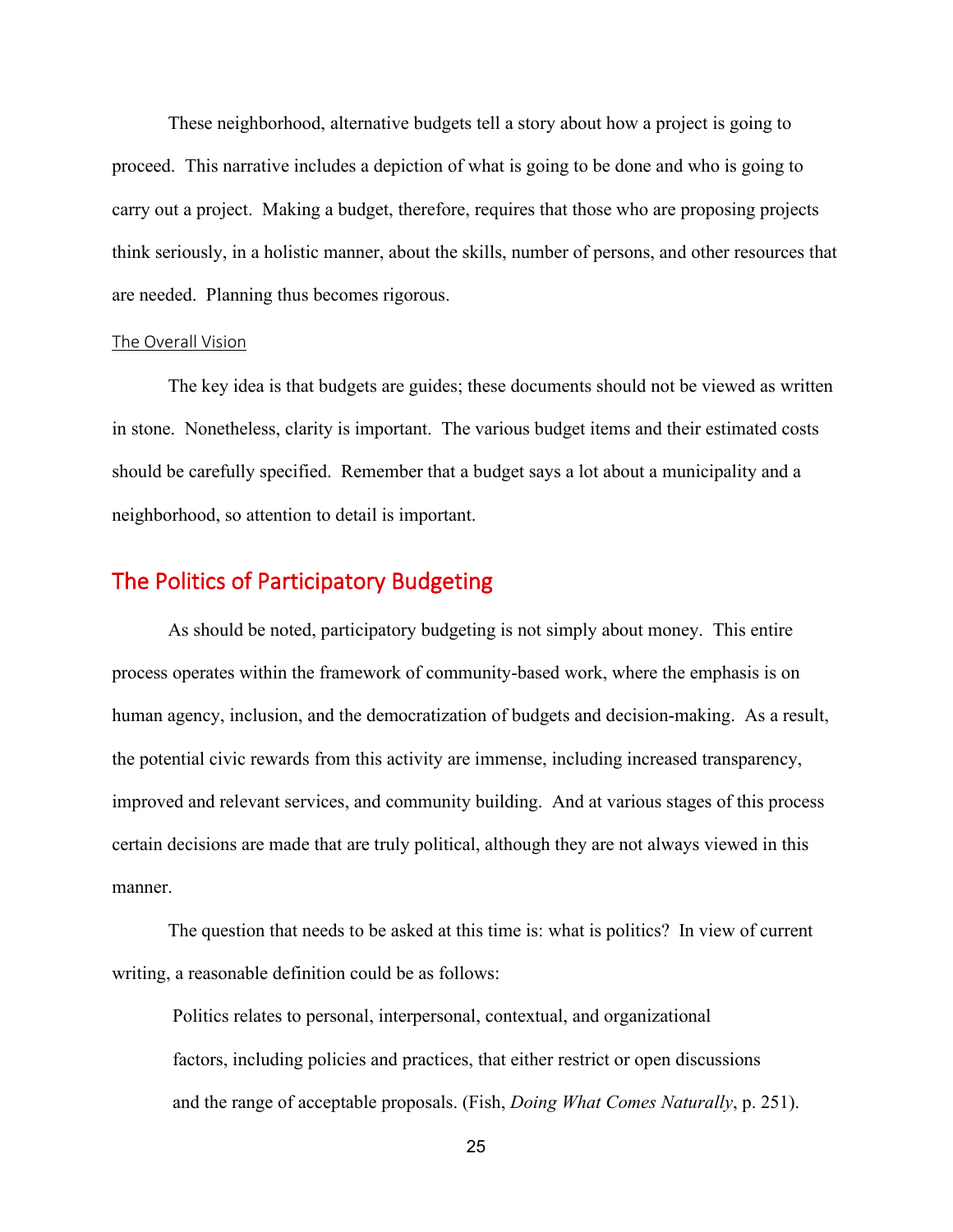Although power is not explicitly mentioned, who and how persons get to participate is the central issue. Power is expressed, accordingly, with regard to whether choices are expanded and democratic habits are encouraged. Empowerment is clearly at stake at several crucial areas of participatory budgeting.

## A. The Politics of Talking

Who gets to speak at neighborhood forums and budget assemblies? The point is to avoid any person or group having a monopoly on the ideas expressed or the ability to speak. The issues that must be addressed range from the languages that are recognized to the opinions that are accepted. Participatory budgeting will be stifled if biases are present related to who is likely to have good ideas or believed to be motivated to participate in the long-term.

## B. The Politics of Meetings

Do meetings support inclusion? For example, inclusion is affected by who sets the agenda, where meetings are located, and the environment that is established in meetings. Some of these decisions are subtle, such as how seats are arranged. On the other hand, favoritism or cliquishness is much more overt and can quickly destroy a meeting and undermine the motivation of participants.

## C. Politics of Project Selection

Basic to PB is that project selection should be as expansive as possible. Specifically, the best combination of projects should be proposed for funding, so that an entire community is improved. All ideas, therefore, should receive a fair hearing and discussions should not be closed prematurely by calls to be pragmatic. In this way, projects will be funded in a wise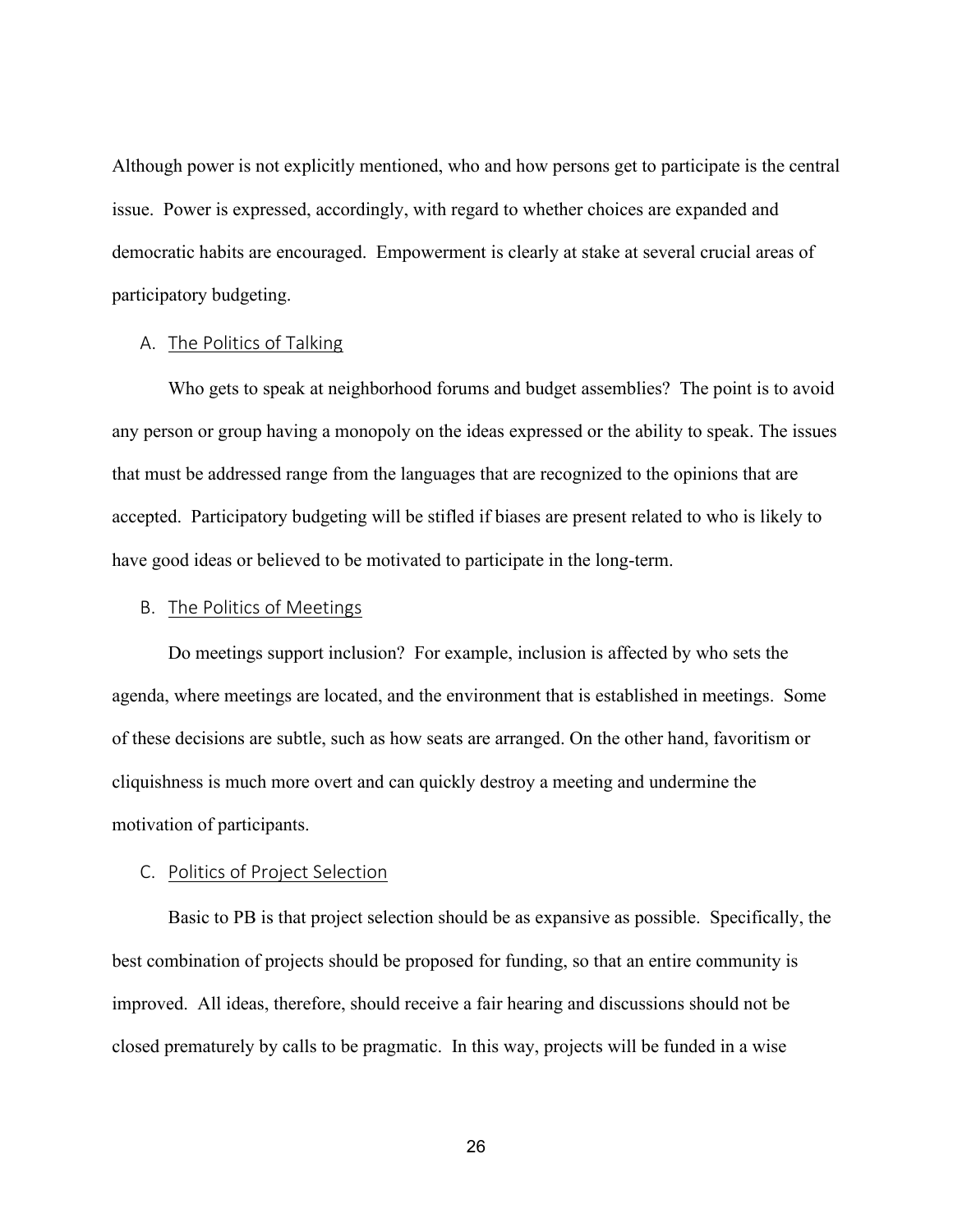manner. No-one will be left out and everyone will feel satisfied that the best funding decisions were made.

### D. Politics of Empowerment

Empowerment is thought of as the ability to make decisions and solve problems, along with the opportunity to implement those activities. In this regard, the goal of PB is to change the location of action (or power) to include those in the past who have been marginalized or ignored. For example, through the processes of disseminating information, building local skills, and stressing community control, participatory budgeting can contribute to changing who has control of budgets and how local funding is distributed. Therefore, different and more local centers of action can be established. The idea is to encourage cooperation, while maintaining an assertive posture. Through collective action, the traditional location of action can be shifted away, even so slightly, from government officials and traditional powerbrokers to local communities.

## E. The Politics of Social Justice and Solidarity

The aim of PB is to establish a more "moral economy.'' If budgets are inclusive and everyone is treated with dignity, and equity is emphasized, community solidarity can be improved. Through those budgetary discussions persons and groups can begin to appreciate how they can learn from one another and witness the benefits of mutual support. Furthermore, by fostering a spirit of collaboration and emphasizing wise budget decisions, community well-being can be elevated in importance, along with trust. Social justice can thus rise on the agendas of everyone, as persons experience collaboration and entertain a broader vision.

What should be noted is that PB has a political outlook, without an overt partisan agenda. The fundamental notion is that democracy can be expanded as a consequence of building local budgets from the ground-up. With more people involved in this process, civic life can be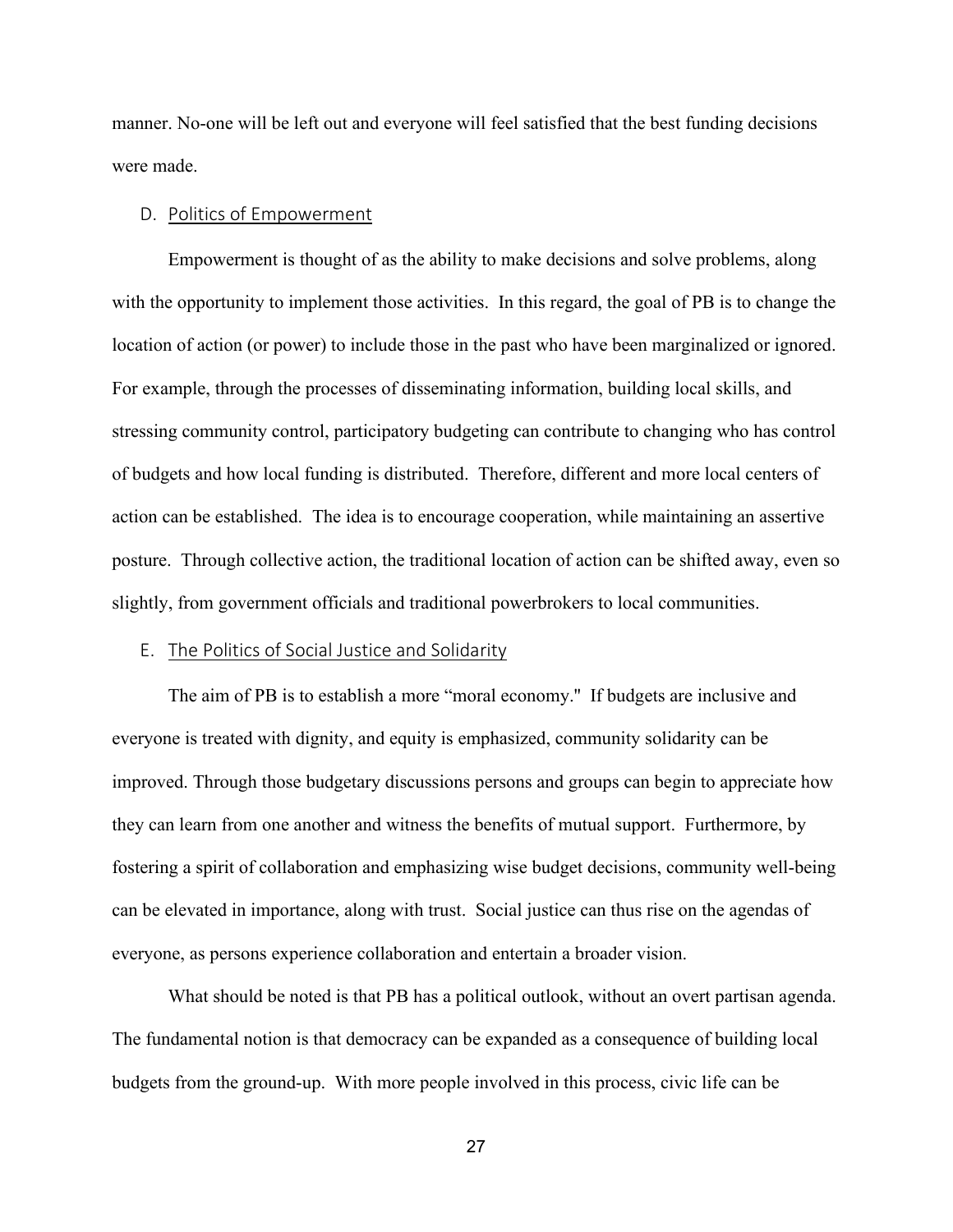enriched and more relevant services made available to communities. As locals gain a foothold in the budgeting process, and experience some success, a change in power is likely to occur. In this sense, PB is political.

## **Conclusion**

Like most practices, participatory budgeting works best when this process is conceived to be a community-based activity. The assumption is that when based on local knowledge and control, both city and county budget practices and community life can be improved. Nonetheless, a sustained commitment is required on the part of local officials and community members to successfully carry out a participatory budgeting project.

At first, the reallocation of funds may appear to be impossible. Budget lines may be firmly established and long-term commitments made to a particular distribution of funds. But with perseverance, based on solid research, adjustments can often be made to fund local projects. Local communities, accordingly, must do their homework and make the necessary contacts to get the attention of city or county officials to support local budget proposals and the associated projects. Nobody should be discouraged if an initial foray into participatory budgeting is met by resistance or lack of interest from local officials. Persistence is necessary.

Likewise, community members should not be disenchanted if PB begins as a series of pilot projects. Such a maneuver on the part of city or county officials does not mean that a more widespread adoption is not in the offing. When local administrators have some doubts, but are willing to proceed, pilot projects represent a step toward a broader acceptance. The point is to get a foot in the door and progress as much as possible.

PB has a lot of potential. But institutionalizing this practice must occur on two fronts. Communities must be prepared and committed to participate. On the other hand, local officials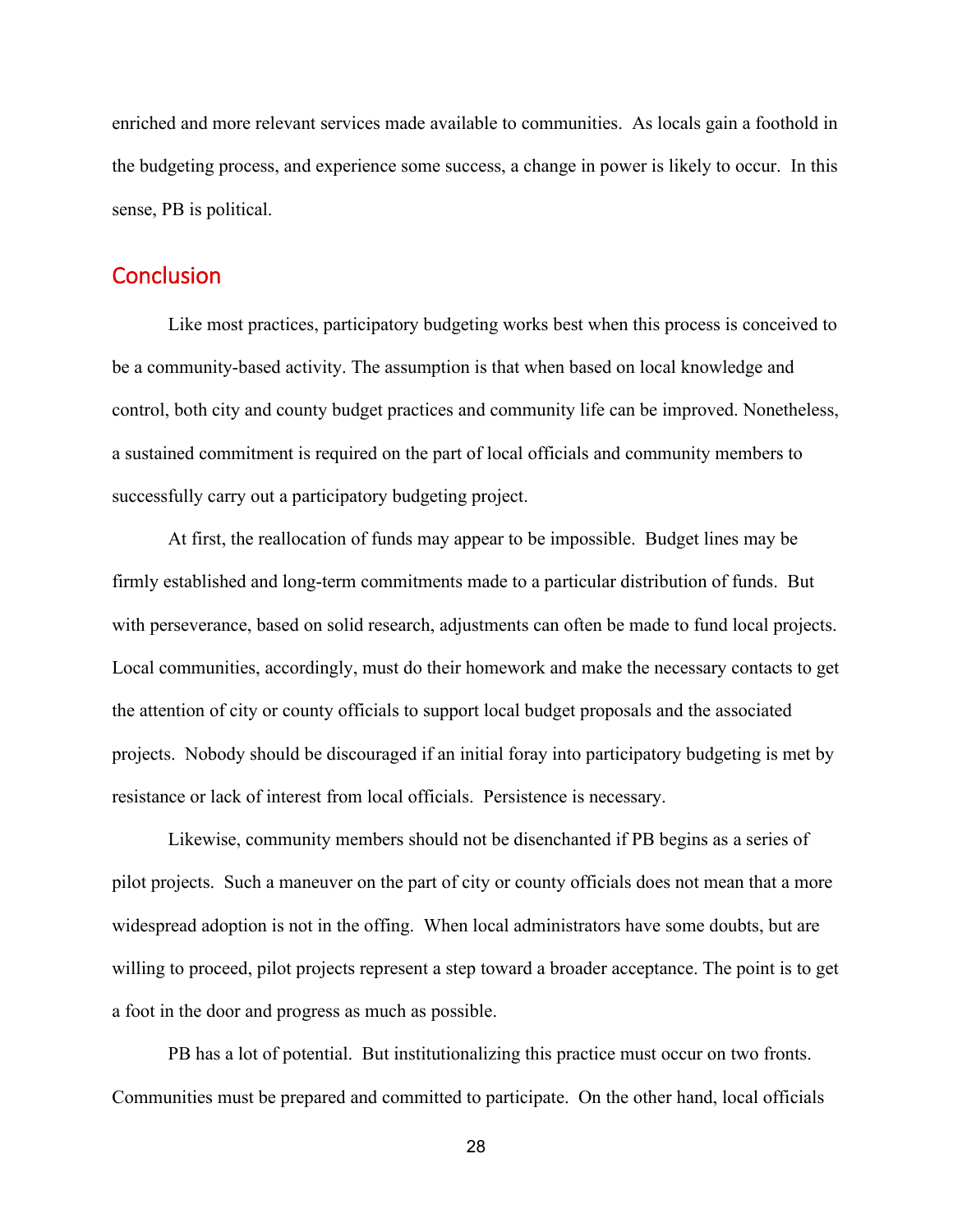must be cajoled into viewing budgets through a new lens. After all, there must be money available for communities to use. The overall message, therefore, is that communities have a lot to do to make PB work and regain control of how their tax money is spent. This task is not necessarily easy but rewarding, both in the long and short-term.